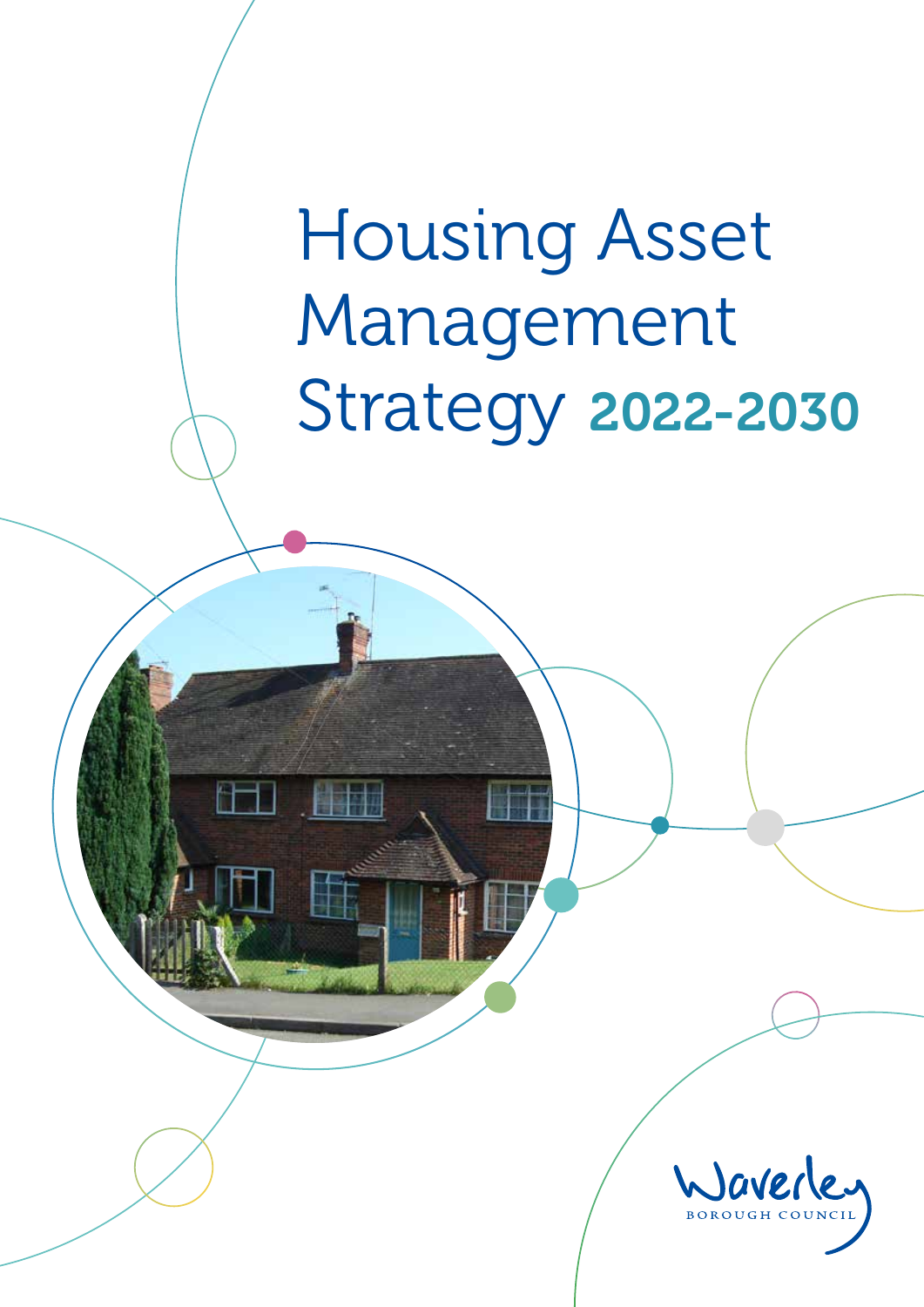### **Contents**

| Asset Data, Planning and Service Delivery  17 |  |
|-----------------------------------------------|--|
|                                               |  |
|                                               |  |
|                                               |  |
|                                               |  |
|                                               |  |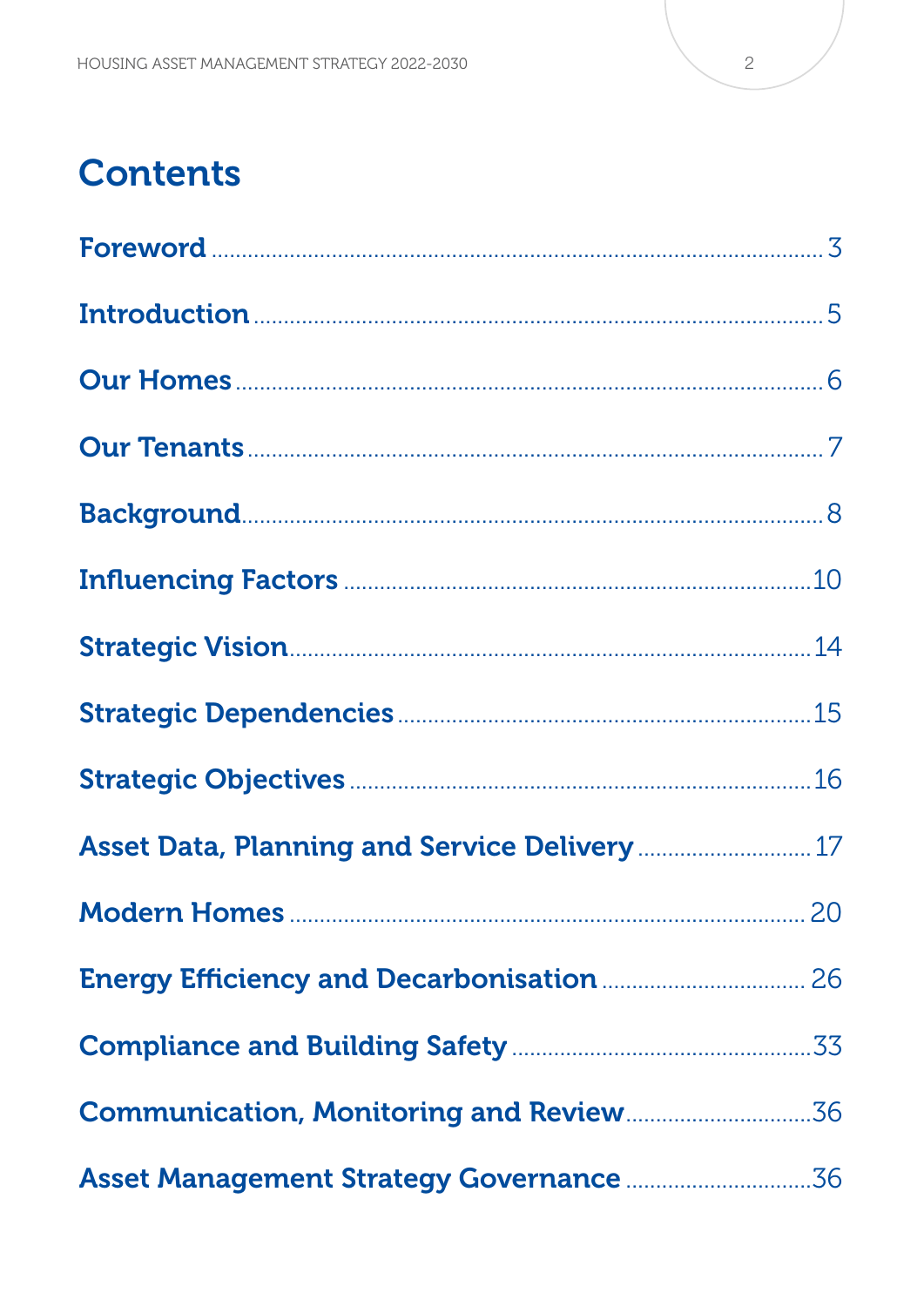### Foreword

This strategy has been developed to guide the council in the efficient and effective management of its homes as a core requirement of meeting its Landlord Services function.

It provides a framework under which the investment detailed in the Housing Revenue Account Business Plan 2021 – 2050 and strategic priorities within the Corporate Plan 2020 – 2025 can be achieved.

The Housing Asset Management Strategy is not only required to direct our investment priorities but also demonstrate how we will deliver excellent services to our tenants, leaseholders and wider stakeholders. It will identify how we will ensure that people living in our homes remain informed, involved, safe and secure.

The strategy outlines the approach and commitments the council is making under the following key themes:

- 1. Understanding our service, homes, tenants and stakeholder requirements
- 2. Providing modern homes across the borough
- 3. Proactively decarbonising the homes
- 4. Ensuring homes are safe and secure for tenants and leaseholders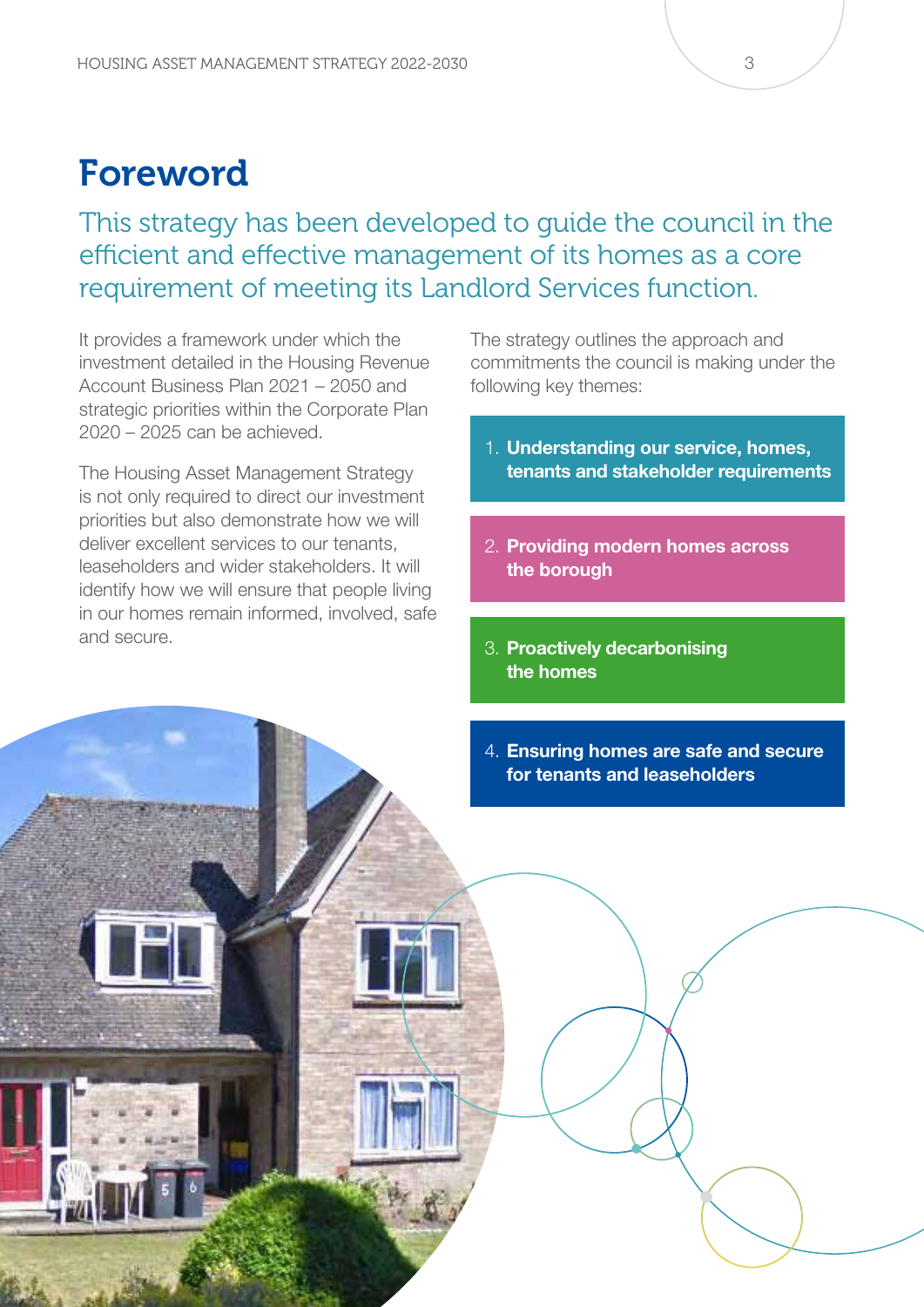Over the period of this strategy our principal aim is to address the Climate Emergency, declared in September 2019, which is supported through our Climate Change Strategy and Action Plan, with the Built Environment (homes) being one of the key strands of our approach. Whilst this is addressed as a key theme within our Housing Asset Management Strategy, meeting our carbon neutral target across all council activities by 2030 will be addressed through all areas of the strategy. In addition to working towards decarbonising our housing stock we will also support our tenants and leaseholders in reducing fuel poverty to mitigate the projected increase in energy costs over this period. We will ensure that any measures we take to reduce the carbon output of our homes does not have a negative impact on our tenant's energy costs.

The strategy has been designed to provide additional guidance beyond our 'business as usual' activities, delivered through both Responsive Repairs and our Core Capital Programme. Each theme within the strategy has a strategic objective, which is supported through individual commitments. These are captured in our Strategy Action Plan and will be used to inform future Property Services Service Planning.

The strategy has been developed in consultation with our tenants and leaseholders through discussions with our Tenants Panel and engaging with tenants at consultation events in Autumn 2021. Additionally, we have reviewed our current service standards, performance indicators, complaints and feedback to identify areas of improvement and current best practice. Our Survey of Tenants and Residents (STAR, June 21) has also helped inform our future thinking.

This strategy was agreed by the council, in April 2022, following advice from our Landlord Services Advisory Board in March 2022. The Board will support the ongoing governance and delivery of the strategy.

Cllr Paul Rivers Co-Portfolio Holder for Housing (Operations)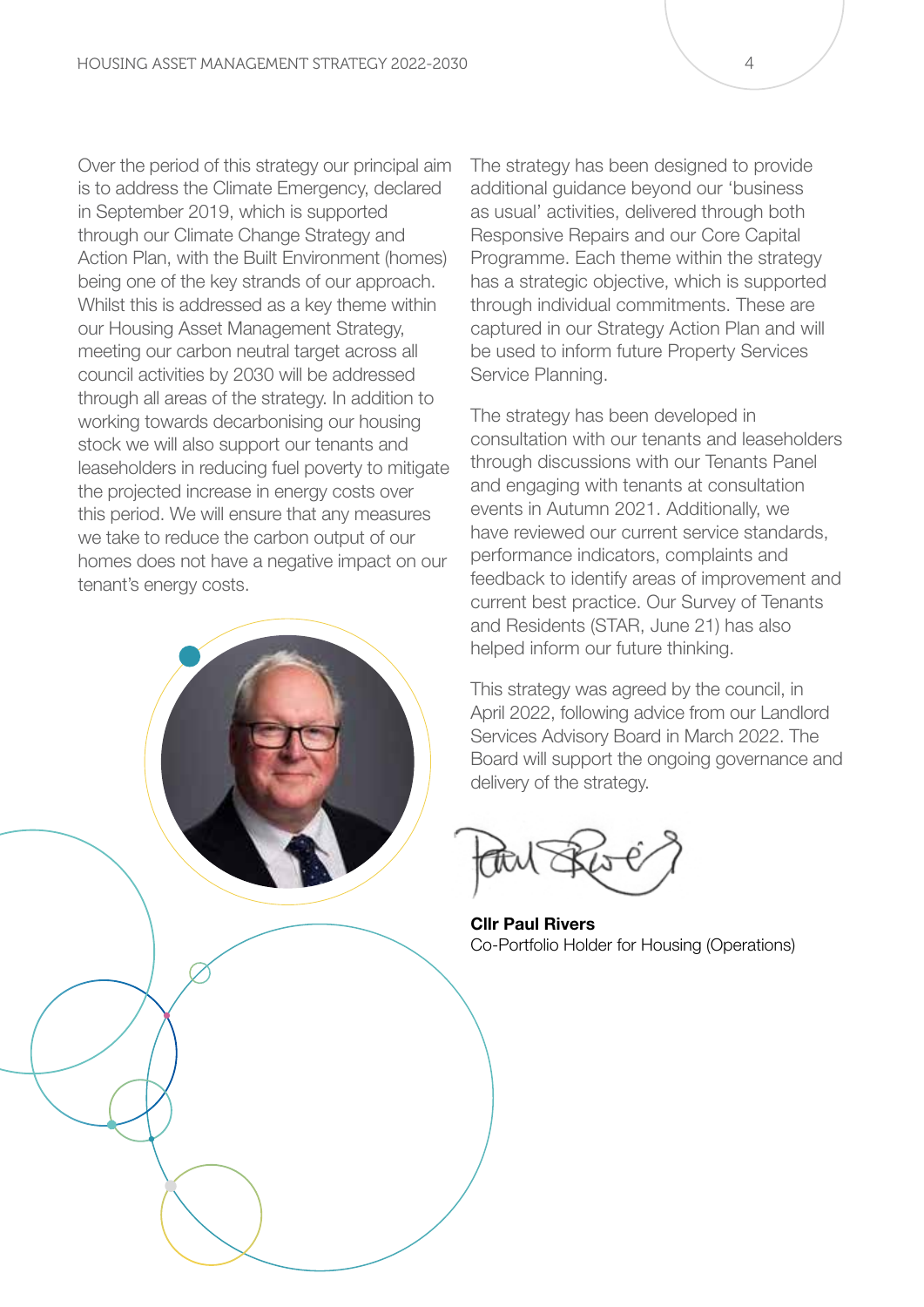### **Introduction**

The previous Housing Asset Management Strategy (2015 – 2020) focused on the effective and efficient management of resources and assets to meet housing need. This principle remains and will be required to support a key objective of the Corporate Plan (2020 – 2025); in providing 'good quality housing for all income levels and age groups'.

Since 2015, the landscape in which the council operates has changed significantly and remains, to an extent, in a state of flux. Following the 2017 Grenfell Tower tragedy, changes to the investment planning and delivery of building safety works continues to test the capacity of the social housing sector. Now with the additional and increasing focus on energy efficiency, decarbonisation, affordability and the outcomes of the White Paper highlighting the need to hear the resident voice, local authorities are under enormous and perhaps unprecedented pressure to understand and implement these emerging and occasionally conflicting agendas.

This strategy sets out our asset management philosophy and key objectives to guide and monitor progress through the next eight years. Our stated objectives illustrate our intentions and expectations. Detail around activities and investment required to deliver these objectives is provided in the supporting action plan and will be monitored through individual project plans.

Asset management is becoming increasingly complex and changeable, so this strategy is agile to accommodate further changes in the external environment as current thinking, regulation and technological solutions evolve. It also needs to adapt to reflect changes in wider investment priorities and strategic objectives of the council.

We remain committed to collect, maintain and interpret quality data and adopt robust planning methods to develop a more proactive and preventative asset management service, continually learning from our operations and using tenant and leaseholder engagement to drive continuous improvement.

By creating a Modern Homes Standard for our homes, we will set clear expectations for our residents, as well as providing consistency in investment and service across our portfolio. We will collaboratively work across our operational teams, using local knowledge and asset intelligence to inform how, when and where we deliver investment to maintain and improve our housing stock to optimal effect.

We also aim to further improve the contractual management of our contractors and their sub-contractors to provide greater visibility of performance, better monitor our collective progress, achievements and outcomes, as well as increasing the Social Value our partners offer the council and its residents.

By making intelligent use of data, experience and drawing upon best practice, this strategy will ensure the council continually improves its overall Asset Management to drive best value outcomes.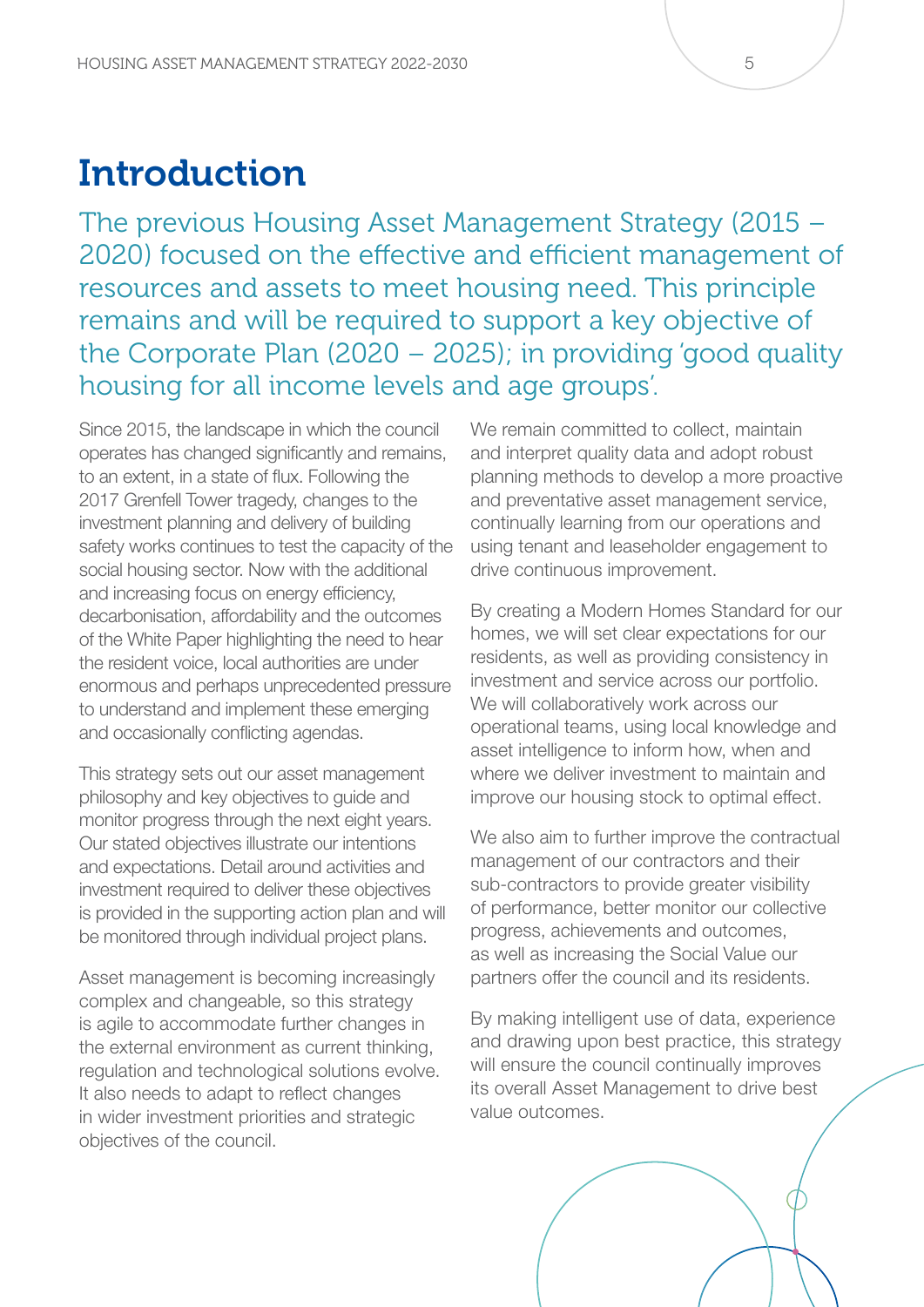### Our Homes

The council owns and manages 4800 homes, 10% of which are leasehold. These provide a well-balanced mix of property. The majority, 90%, of homes are let as general needs, with some of these allocated specifically to older people.

There are no high-rise residential buildings (over 18m) within the stock, which greatly reduces risk in terms of building and fire safety in comparison to other local authority landlords. Even so, the building safety agenda remains a key priority for the council, as for all social landlords over the coming years, regardless of building height.

The nature and requirements of leasehold properties does vary to that of General Needs properties and this has been considered when developing this strategy.

The council also owns 785 garages which are rented to both council tenants and local residents. The council has reviewed

the condition and overall demand for its garages but this has been on individual garage sites, rather than taking a holistic view. Consideration has been given to the use of less popular garage sites for future development opportunities and assessments have been carried out to understand the current condition and future maintenance liability to improve the letting of garages.

Whilst a garage strategy has not specifically been developed as part of this Asset Management Strategy the standard, safety and use of garages is an important factor of good Asset Management and is considered as part of the provision of Quality Homes.

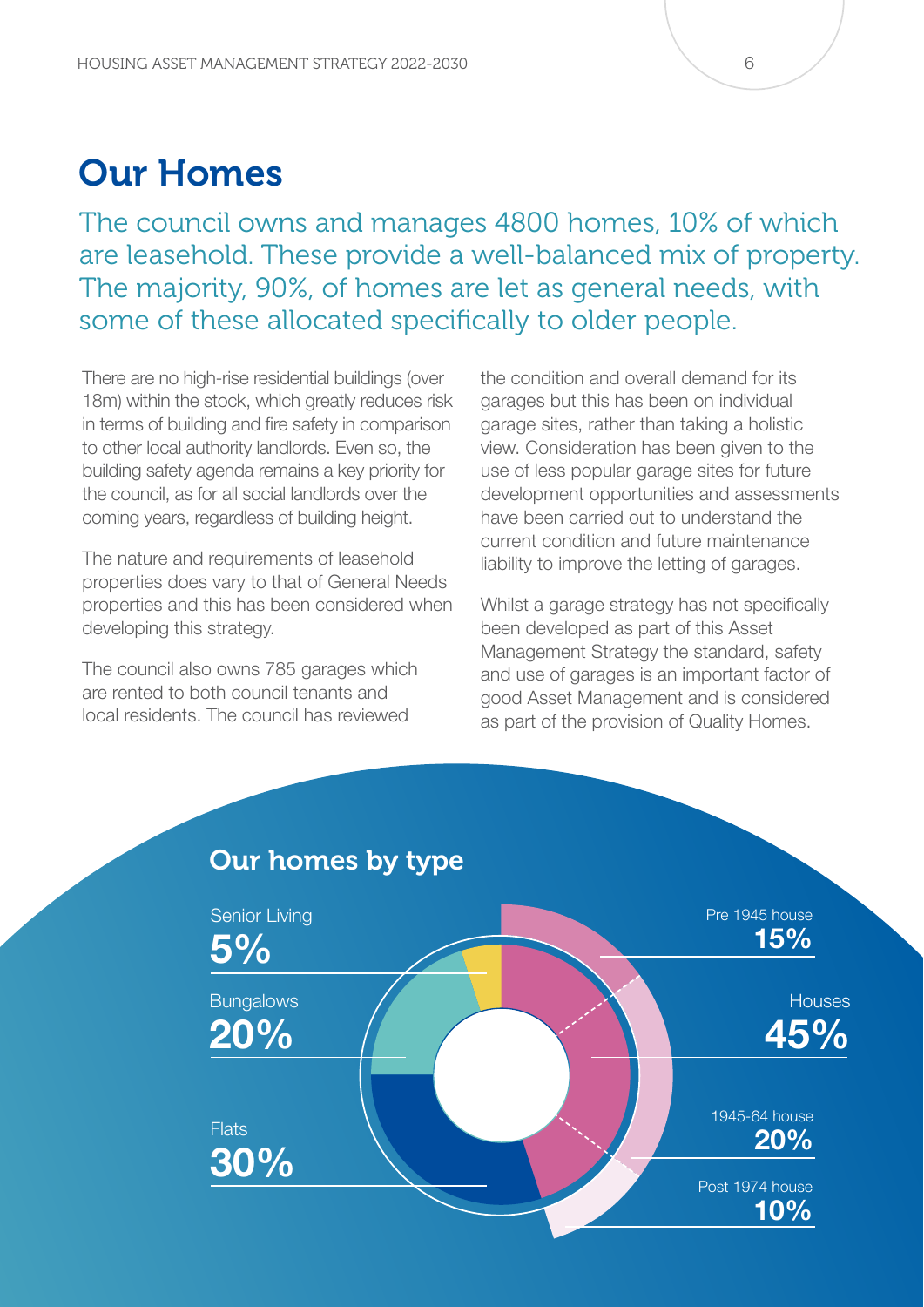### Our Tenants

Waverley's tenants reflect the demographics of a borough with an aging population.



The housing services team has limited data on protected characteristics but promotes equality, diversity and inclusion to deliver accessible services.

\*Data from internal Housing Management System November 2021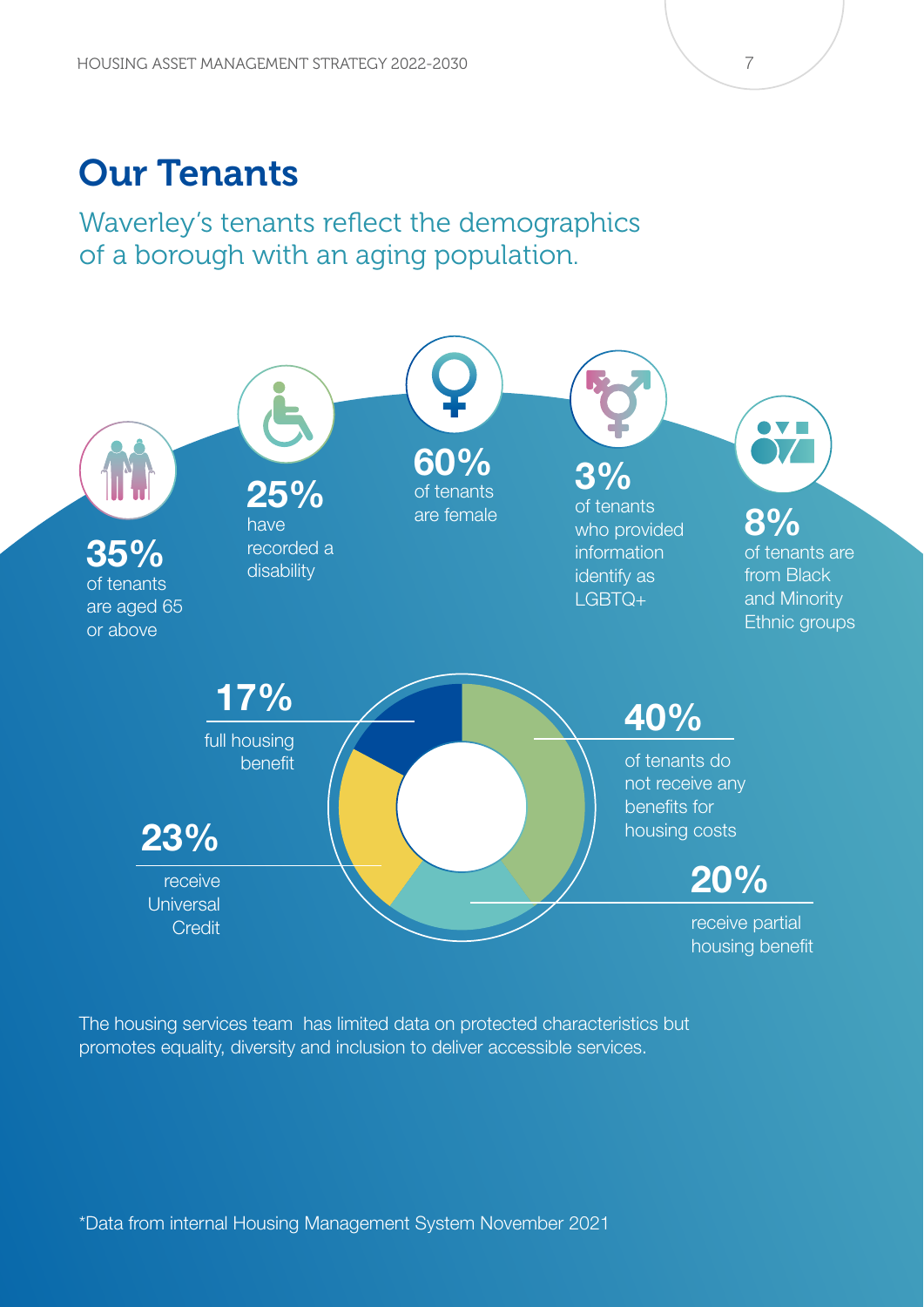### **Background**

#### Housing Asset Management Strategy 2015 - 2022

The previous strategy, written in 2015, largely focused on key workstream areas (responsive, planned, cyclical) and building skills and capacity within the service. The supporting action plan identified several areas for review and improvement, which have been taken forward in this strategy.

Over the past seven years, the context and landscape within social housing has changed greatly, introducing a host of complex and competing priorities as well as creating both financial and resourcing challenges. To meet this demand, a more holistic and data-driven approach is required to further develop the service to tenants and leaseholders.

Business as Usual (BAU) elements of the previous strategy remain valid and, as a core

element of Asset Management delivery should be taken as included within this strategy. BAU activities should continue to be delivered, subject to continuous monitoring and periodic review.

A full review of the previous strategy has been carried out to identify those projects which have been completed, those still in progress and areas where further review or attention is required. Relevant actions have been passed through to this strategy and are included within the supporting Action Plan.

In developing this Strategy, feedback has been sought across the council identifying areas for improvement in terms of strategy management, monitoring and reporting. This has informed the approach of the 2022 – 2030 strategy.

#### Lessons Learnt

- Better communication of the Asset Management Strategy across Property Services and the council
- Detailed action plan which can be disseminated into Team Plans and Individual objectives: with targets
- Improved data and planning activities to ensure delivery and meeting commitments to tenants and leaseholders
- Continual updating of strategy in line with external changes and financial priorities
- Using the strategy as a 'working document' which helps drive change, culture and communication across the organisation
- Providing regular updates to tenants and leaseholders and ensuring that consultation is carried out to understand the Resident Voice
- Improved engagement with Internal and External Stakeholders on delivery and outcomes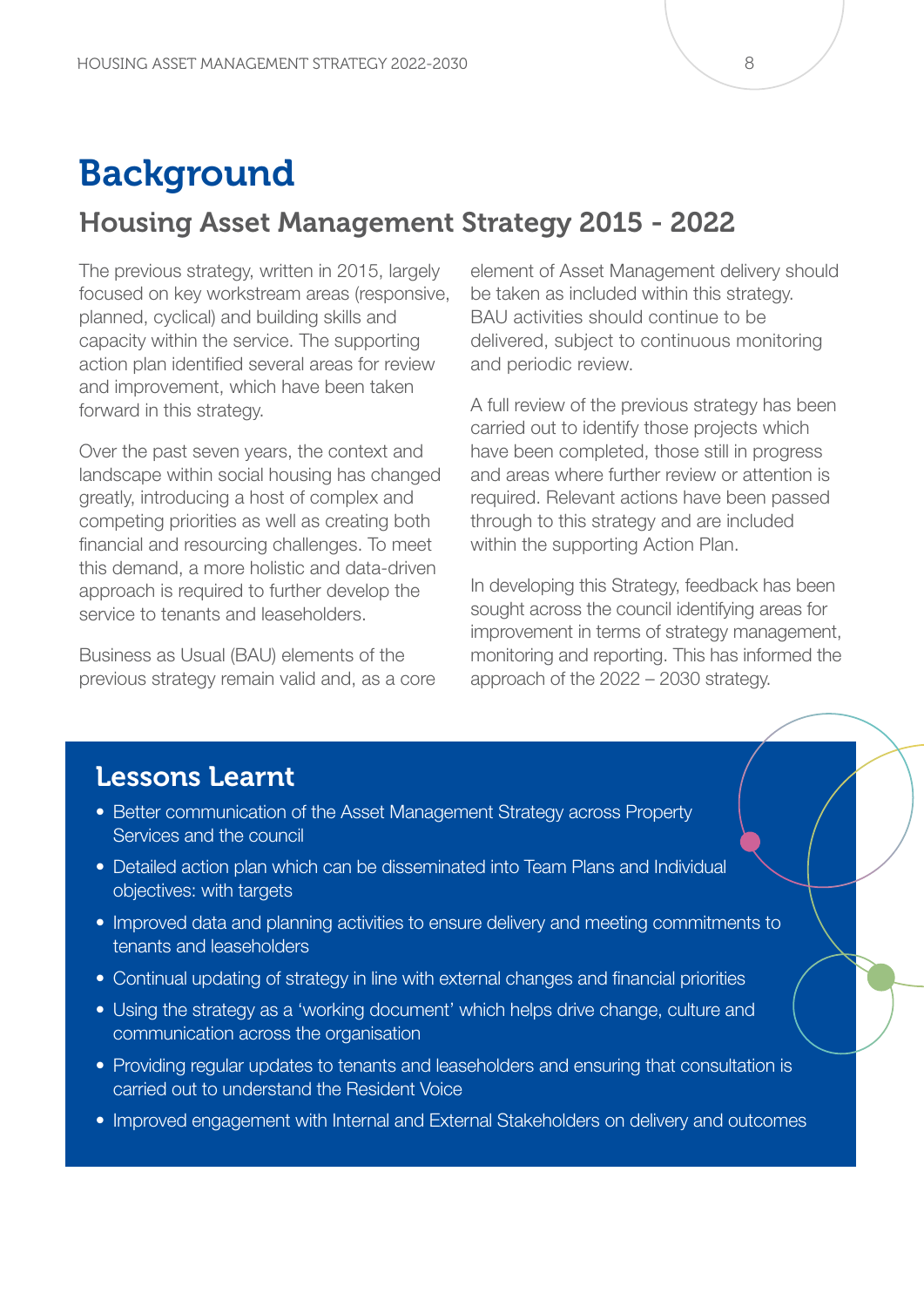#### STAR Tenant Satisfaction Survey 2021

During May and June 2021, we conducted our most recent STAR tenant satisfaction survey. The outcomes of this have informed our learning and approach in developing this strategy. Due to the timing of this survey, it has also helped us understand the impact of the COVID-19 pandemic and how this has affected both our tenants and the services that we provide.

The survey included a focus on the quality of homes, our repairs and maintenance services and how we communicate and keep our tenants informed. We feel these are all critical factors to ensuring that our tenants are satisfied with their home and housing service. To inform this strategy we have considered all aspects of the STAR survey results but have given more focus and review on some of the core indicators.

We can see from the results and associated feedback that we have improved the quality of our homes and that residents feel secure within their homes. These areas are also performing well against sector benchmarks. Around a third of our tenants felt energy efficiency improvements were a higher priority than other capital investments.

Our main challenges are associated with our repairs and maintenance services and the quality of the repair. We know, as a sector that this area of service has been impacted by COVID-19 and most landlords have seen a dip in this area over the past 24 months. Nevertheless, we accept that we need to improve our repairs services to tenants as this is the major cause of overall dissatisfaction. The introduction of our new Repairs and Maintenance contract in 2022 will be a driver for improvement in this area.

|                                 | <b>Benchmark</b> | 2017 Result | 2021 Result |
|---------------------------------|------------------|-------------|-------------|
| Quality of Home                 | 82%              | 79%         | 81%         |
| Safe and Secure Home            | 84%              | N/A         | 83%         |
| Repairs and Maintenance Service | 78%              | 76%         | 70%         |
| Quality of Last Repair          | 86%              | 81%         | 73%         |
| Easy to deal with               | 84%              | N/A         | 78%         |
|                                 |                  |             |             |
| VFM for Rent                    | 85%              | 83%         | 84%         |
| <b>Overall Satisfaction</b>     | 84%              | 83%         | 76%         |

Whilst our tenants acknowledge that we are 'easy to deal with' – there is some valuable feedback within the survey which tells us we need to better use technology to communicate quickly with tenants and at a time that suits them, improving 'self-serve' through an on-line portal. We also need to ensure that we always respond to our tenants' enquiries and issues quickly, and this is also the case for our contractors.

When asking our tenants where and how we can improve there was clear feedback in that our core areas of focus should be our approach to customer service and satisfaction.

We will embed this within the strategy and work with tenants and leaseholders to identify where we can drive this improvement and better capture their feedback, suggestions and ideas.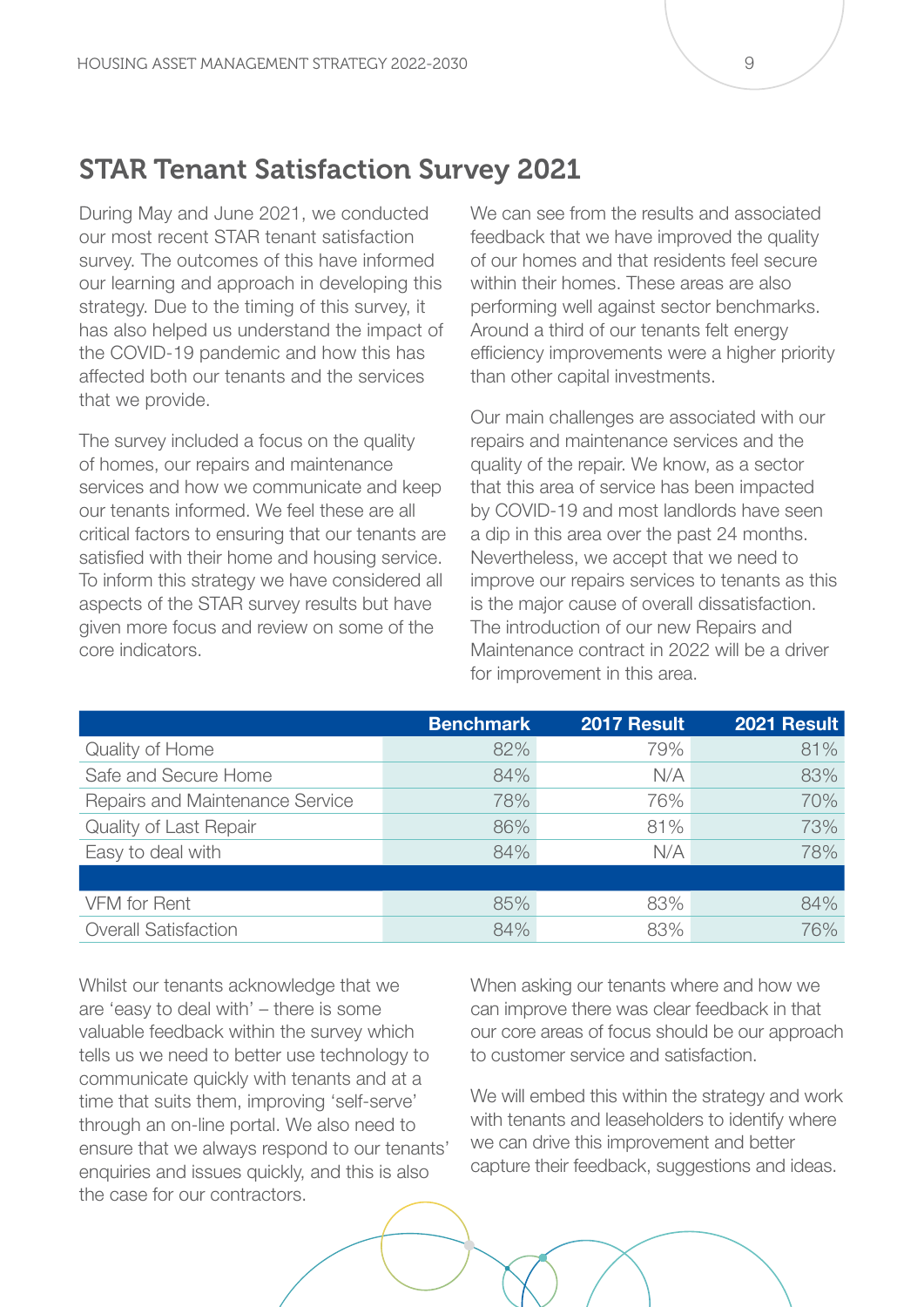## Influencing Factors

#### Meeting Local Housing Need

Similar to other local authorities, we have a core strategic objective to meet the housing needs of our residents. This is reflected in our Corporate Strategy 2020 – 2025 with a clear ambition to provide 'Good Quality Housing for all income levels and all age groups'. This is to ensure that we have a mix of housing solutions which meet the needs of the whole community and can support people in creating happy, healthy, and diverse communities within the borough.

The overall average rent for a property in Waverley is £1,257 per month which is close to the Surrey average. A household with an 'average' Waverley workplace income renting a 2-bedroom property privately can expect to spend 44% of their income on renting in the private rented sector. This rises to 57% where all property sizes are considered. Therefore, the provision of truly affordable housing is critical; and largely addressed in our Affordable Homes Delivery Strategy 2022 – 2025.

We must also make sure that our existing homes are meeting the needs of local communities within the borough. This can be highlighted or addressed in a range of different ways, and it is important that we are constantly monitoring the performance and suitability of our homes for our tenants. Some examples of how we wish to make sure our homes meet the needs of our tenants are that:

- we have a mix of property sizes and types that are suitable for all tenants
- we have a proportionate geographical spread of affordable housing across the borough to create mixed tenure communities
- our homes are affordable for our tenants, in that they are not too expensive or challenging to heat, maintain or manage due to their construction or location
- we are maximising the property ensuring that the property is the right size for them and/or their family
- we are maximising our land assets and where possible identifying those properties/land holdings which may support our Affordable Homes Delivery Strategy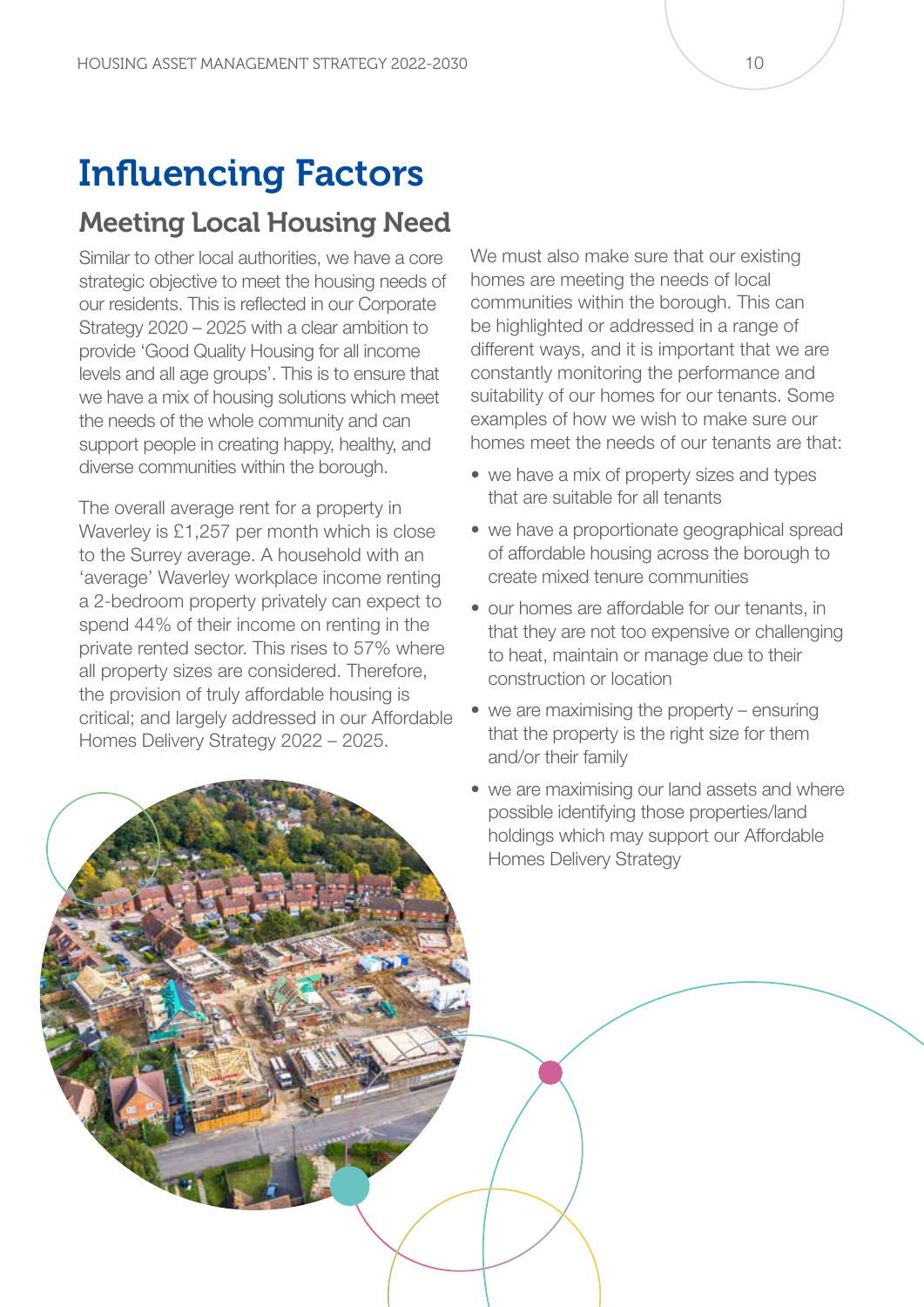#### National Context

The Social Housing sector is currently facing several key external drivers that will influence this strategy over its delivery period.

Over the past 12-18 months, there has been widespread consultation and debate, but in many areas, there remains a lack of absolute clarity around what future regulation, standards and funding regimes might look like.

It will be critical for the council to maintain a 'watching brief' around these topics, and it can be expected that the strategy, actions and business plan will require review and changes from time to time.

The areas currently identified as key over the life of this strategy are:

- Fire Safety Act 2021 and Building Safety Bill 2021
- Social Housing White Paper 2020
- Clean Growth Strategy 2021
- Quality Lifetime Homes the future of the Decent Homes Standard
- Future Homes Standard 2025
- Regulator of Social Housing Sector Risk Profile – 2021

This strategy and the supporting action plan must remain agile to account for pending clarifications around these key policy issues.

Ministry of Housing,<br>Communities &<br>Local Government

The Charter for Social Housing **Residents** Social Housing White Paper



Within the supporting action plan, review points are included which will ensure that the strategy and action plan can be revised to reflect any financial and operational impacts arising from any material changes to the assumptions made at the time of drafting this Strategy.

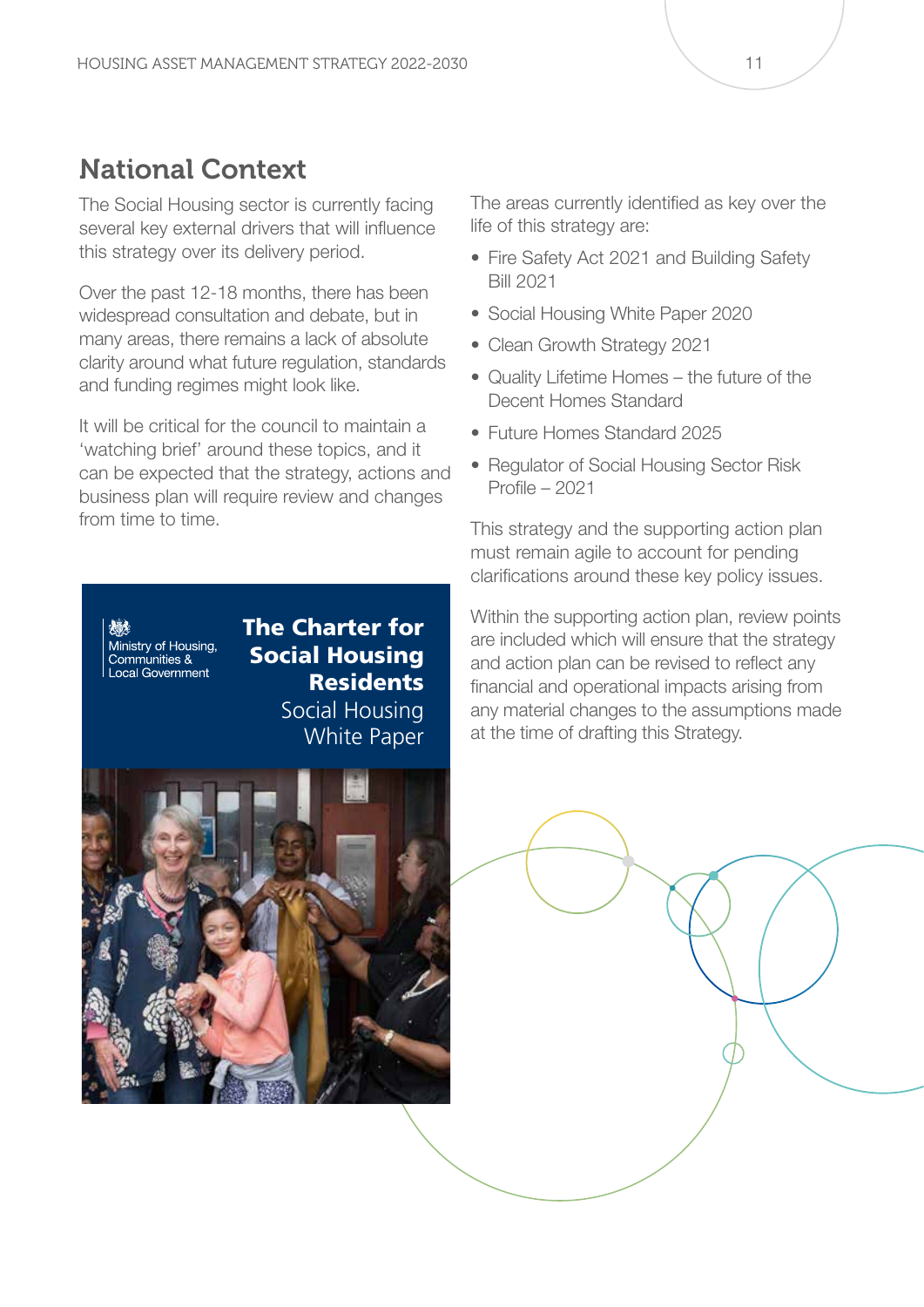#### Housing Revenue Account Business Plan

The HRA 30-year Business Plan is updated annually, providing a long-term income and expenditure profile based upon the latest data and business priorities.

A strategic review of the HRA Business Plan is planned to be undertaken in Autumn 2022 and this will inform future investment priorities over the life of the strategy and beyond.

To ensure that the asset management strategy is deliverable, it is critical to understand this business plan and profile this against known and identified additional investment. For the purposes of this strategy, the latest HRA Business Plan (Budget Review Feb 22) has been used.

Analysis of the HRA Business Plan and the investment profile has been carried out. This shows that during the strategy period the budget projection for the Core Capital Programme is in line with investment need up until Year3 (2024/25) after which there is a shortfall between budget provision and investment requirement.

In addition to this variance there are further risks that could potentially impact the balance between the business plan and actual investment needed. The primary factors are considered as:



Capital Investment requirement vs Core Capital Programme (HRA) 2022-30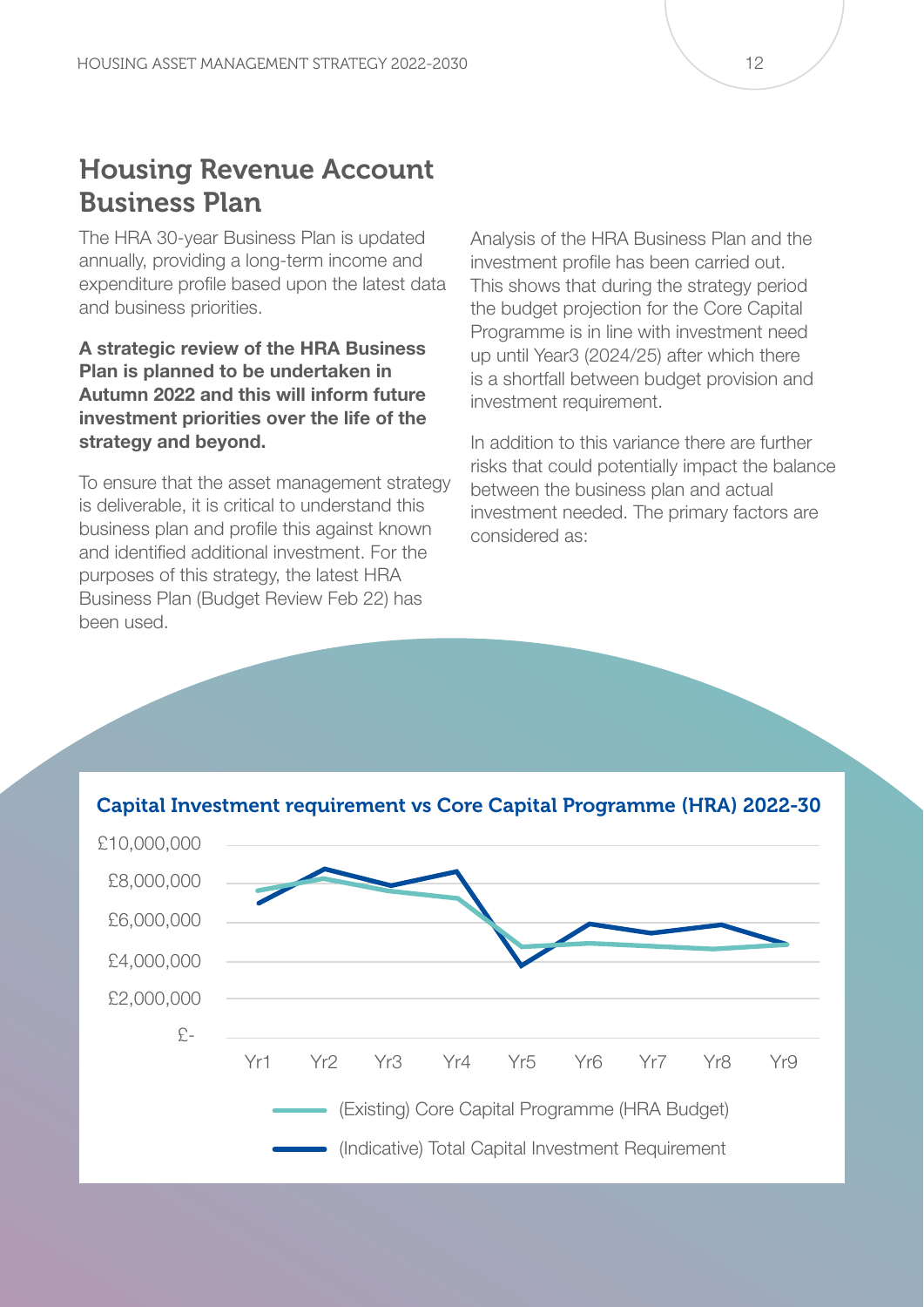1. Investment identified – this may result in a variance to the investment need over the strategy period and 30 year long term plan. This is largely associated with replacement kitchens and bathrooms with the data needing to be validated through a borough wide stock condition survey. This backlog is due to investment programme being frozen in response to the rent reduction during 2016-20. For the purposes of this strategy it has been estimated that 40% of these identified components will require replacement, with the remainder being resolved through data validation. This historic investment has been modelled over the strategy period.

| <b>Component</b>          | <b>Backlog</b><br>(£mil) |
|---------------------------|--------------------------|
| <b>Bathrooms</b>          | 4.90                     |
| Boundaries & Outbuildings | 4.12                     |
| Kitchens                  | 4.55                     |
| Roofline                  | 3.59                     |
| Wall & Roof               | 3.30                     |

- 2. Energy Efficiency Improvement as recognised within the strategy there is a range of unquantified spend or 'new' investment required which will sit outside of current investment projections; largely associated with Energy Efficiency and Decarbonisation changes within the sector.
- 3. Labour Shortages and Cost Increases – the social housing sector is experiencing a disproportionate increase in the cost of materials associated with construction and property maintenance; this has been further heightened by wider economic factors and labour/skills shortages. It is expected that component costs will increase and potentially inflation might rise higher than assumptions included within the business plan. This is also expected when labour demand outstrips supply and costs increase particularly where there will be peaks of similar activity as the sector works towards the short-term 2030 Energy performance Certificate (EPC) target.

#### Investment needed to meet Decent Homes Standard and EPC C By 2030

| <b>Spend Area</b>                      | <b>Assumptions</b>                                                                          | $2022 - 2030$<br>(000's) |
|----------------------------------------|---------------------------------------------------------------------------------------------|--------------------------|
| Stock Maintenance (Responsive Repairs) | As identified in HRA Budget                                                                 | £62,014                  |
| <b>Future Capital Investment</b>       | As identified in Keystone                                                                   | £41,386                  |
| <b>Historic Component Replacement</b>  | Taken as Pre-2021 Component<br>Replacements (potential £26m) -<br>40% requiring replacement | £11,700                  |
| <b>Energy Efficiency</b>               | Additional cost outside of<br>business plan to meet EPC C<br>by 2030                        | £4,952                   |
| Labour and Cost Increases              | Assumed cost increases at<br>4% on materials                                                | £603                     |
|                                        |                                                                                             |                          |
| <b>Total Required</b>                  |                                                                                             | £120,655                 |
| <b>HRA Budget Provision</b>            | Taken from 2022 Business Plan                                                               | £121,270                 |

Moving towards a more active asset management solution through the gathering and use of accurate data will allow the council to quantify the potential risk areas above and ensure these are factored into overall investment plans.

By developing closer and more collaborative relationships with key contractors, the understanding of labour and skills shortages will help the council identify such risks as early as possible.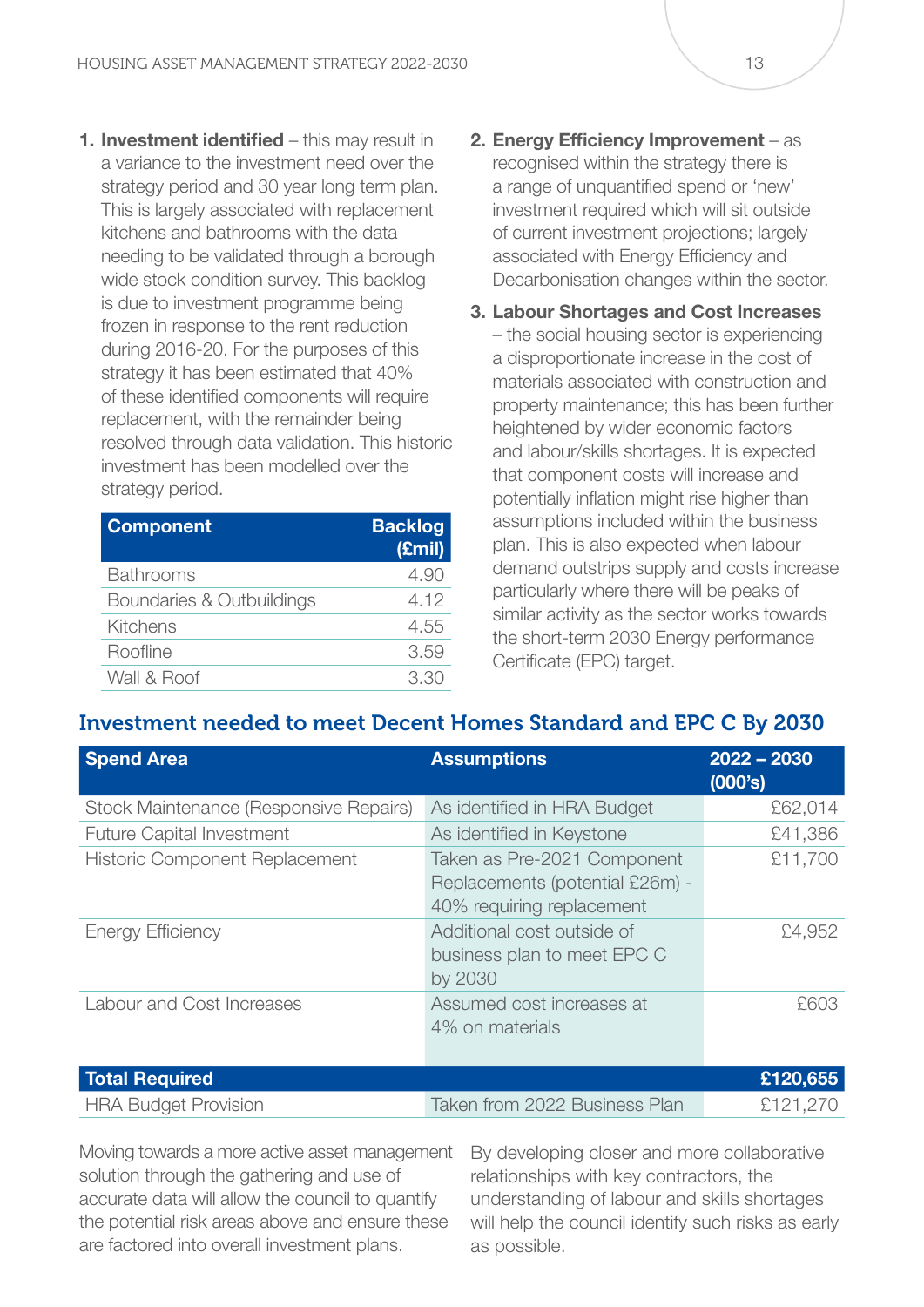### Strategic Vision

#### The overall Strategic Vision for Landlord Services within the council is directed by the Corporate Strategy 2020 – 2025.

It is appreciated that when the Corporate Strategy is revised in 2025, priorities and objectives may change, however it is not currently expected to fundamentally reshape the themes and approach of this strategy.

This strategy is also strongly linked to and influenced by the council's Climate Change and Sustainability Strategy 2020 – 2030, with the objective to be carbon neutral across all the councils' activities by 2030.

The Corporate Strategy also establishes the ambition for Waverley to be the best council landlord in the South-East by:

- Ensuring all our tenants have a safe, warm, high quality, energy efficient and affordable home
- Providing services and support that our tenants need
- Ensuring all new homes on council land achieve an energy rating of EPC A
- Ensuring that the service is financially robust to support services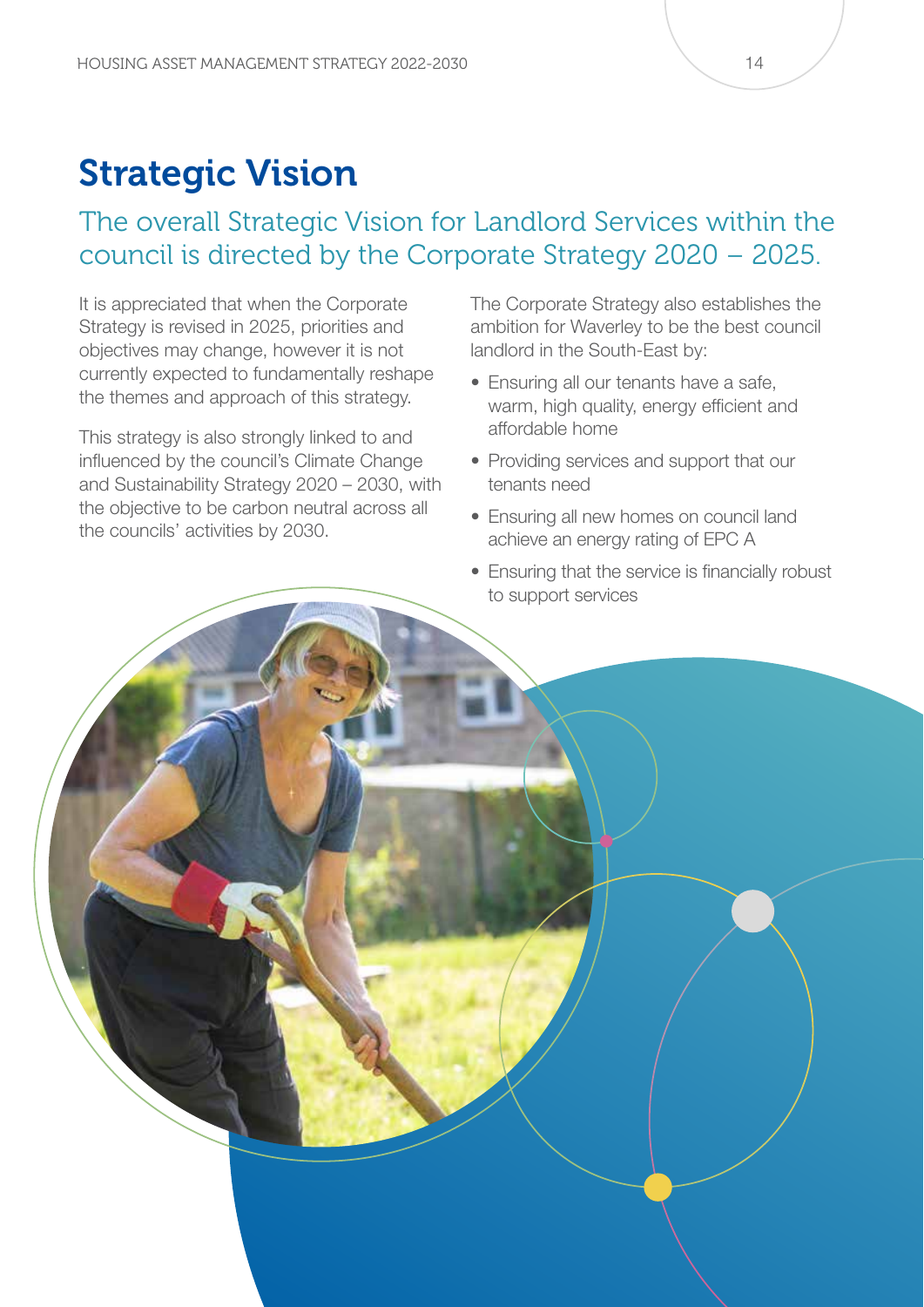### Strategic Dependencies

A key focus of this strategy will be on capacity building to be able to manage increases in investment, skills and resources, both within the council and its contractors.

A key consideration and dependency on delivering this strategy will be the associated costs and investment needs. As identified, to meet the energy decarbonisation targets and to address any historic component replacement will require additional funding. This will require financial capacity building through more efficient delivery, better data

#### Financial Capacity:

- HRA Business Plan
- Investment Planning
- Divestment/Disposal Planning
- Specification and Service Delivery Efficiency
- Shared Services with partners
- External Funding Availability
- Service Charge and Major Works recovery

understanding and improved organisation for planned investment to maximise economies of scale and avoiding unnecessary investment in those properties where it does not add value.

Some of the areas below highlight the dependencies and considerations that will need to be understood and addressed throughout the strategy period.

#### Resources, Skills and Training:

- Skills, Knowledge and Training
- Resource and Succession Planning
- Culture and Communications
- Sector Skills and Labour Shortages
- Social Value Initiatives
- Procurement
- Supply Chain Capacity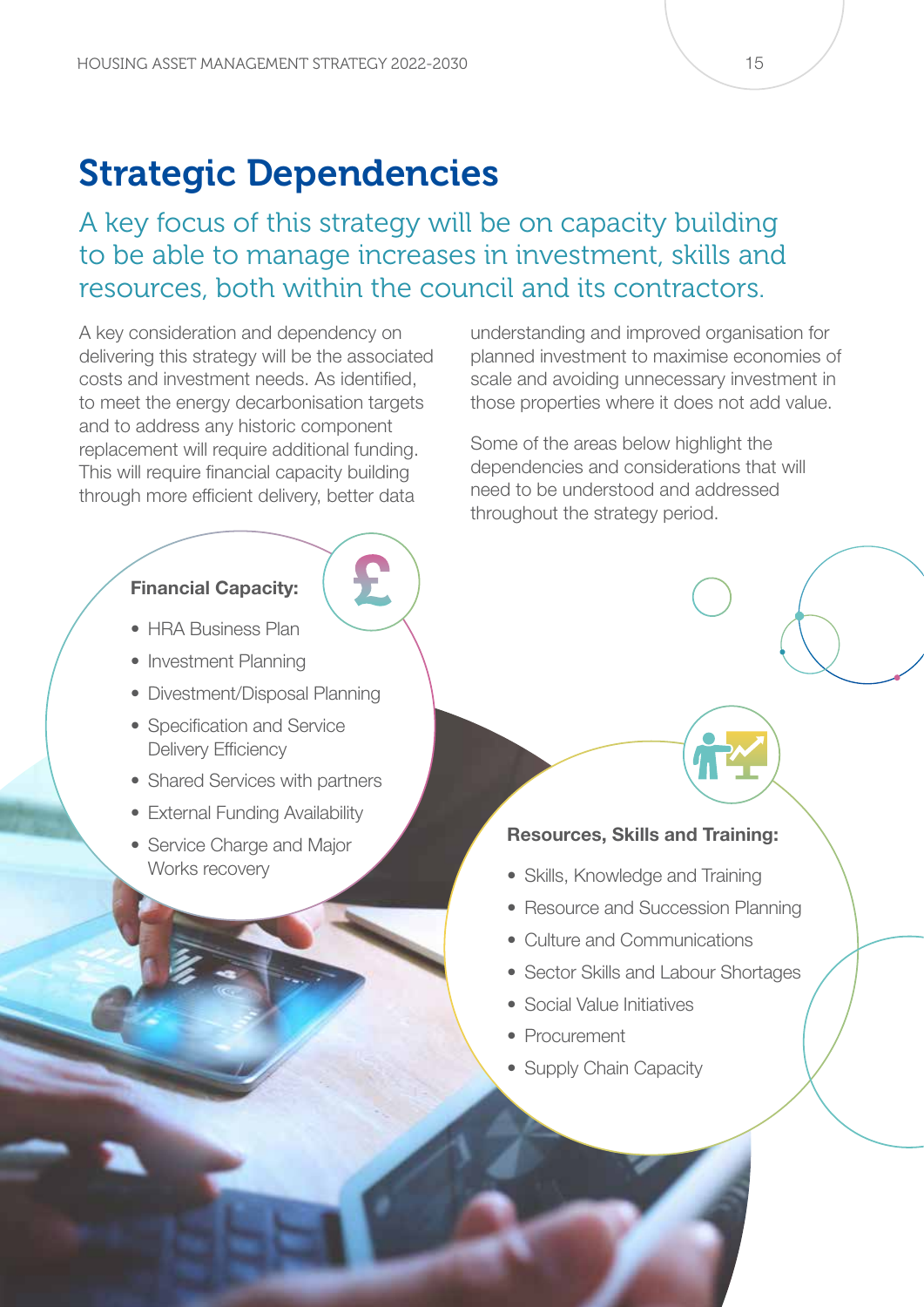### Strategic Objectives



This Strategy concentrates on four key themes, each with an overarching strategic objective. These themes contain a range of activities, some which will be considered as 'Business as Usual' and others which will drive innovation, cultural change and moving the council into a more pro-active asset management position.

Each theme is designed to be cross-cutting, in that it will be addressed through all workstreams and contributed to by all areas of the Property Services team and wider organisation. Due to the current environment where there are competing priorities and resources it is critical that any investment considers all facets of the asset rather than be driven by a particular programme or budget.

Actions resulting from this Strategy will be linked to one of these key themes, with a clear target. These actions will be used as a Golden Thread, reflected in service, team and individual objectives, giving clear responsibility and accountability for delivery.

#### Strategic Links

This strategy has been developed considering the following, existing, council strategies:



 $\bullet$ 

Climate Change and Sustainability Strategy 2020 - 2030

Corporate Strategy 2020 - 2025

Housing Strategy 2021 - 2025

Tenant Engagement Strategy 2021 - 2024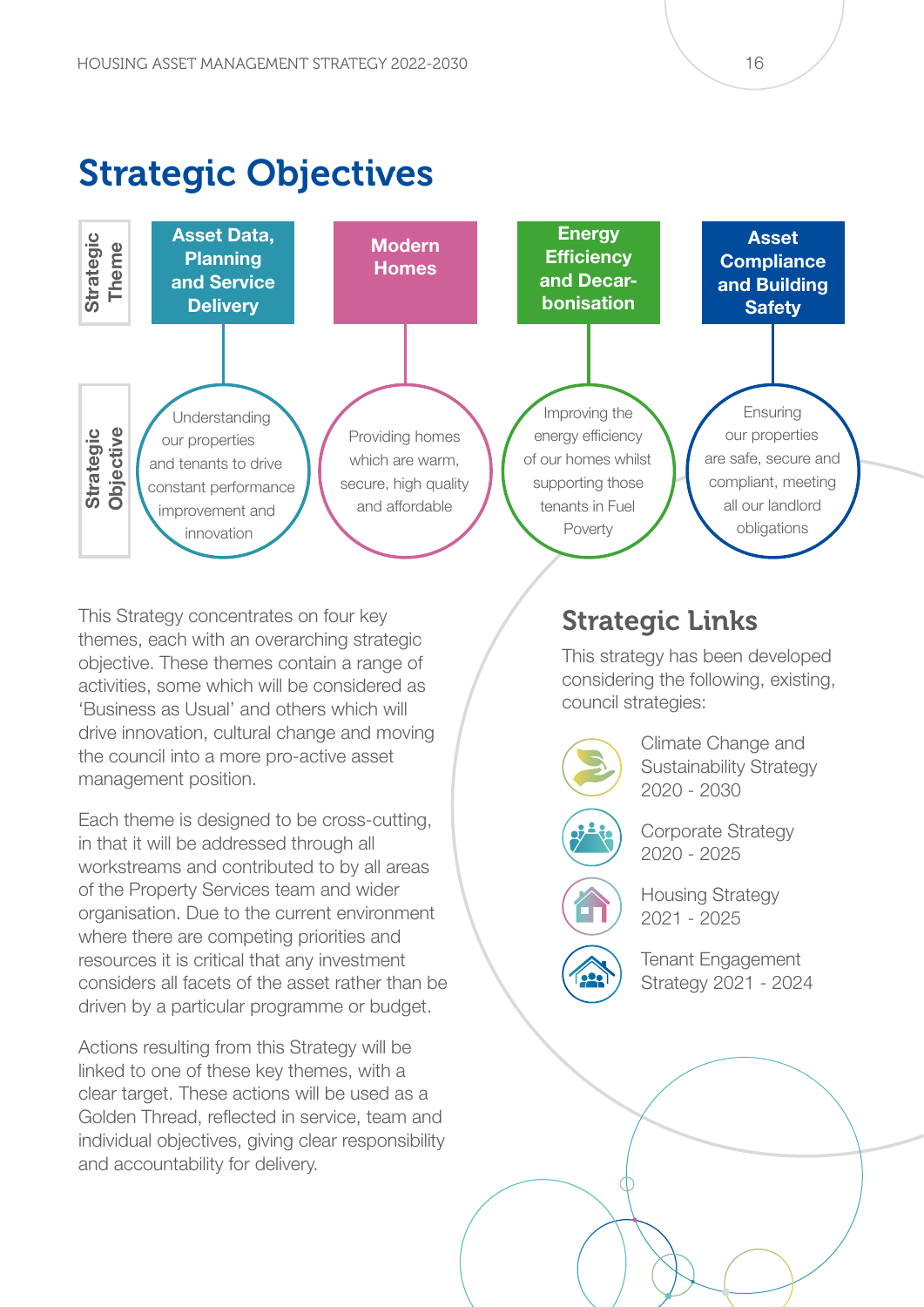### Asset Data, Planning and Service Delivery

#### Strategic Objective

Understanding our properties and tenants to drive continual performance improvement and innovation

There is a requirement for additional investment to improve energy efficiency, as well as the ongoing investment in key components (kitchens, bathrooms & windows) and building safety. To effectively balance and manage these priorities we must ensure that we have a strong approach to understanding our assets, the service expectations of our tenants as well as the data to support our decision making. Additionally, this must be clear and well communicated to ensure that we take a co-ordinated and consistent approach to our investment in the housing stock.

We see this being managed through an improved approach to both asset and service data and intelligence, so we know as much as we possibly can about our tenants and their homes.

#### Asset Data

Having accurate and up-to-date Stock Condition Surveys will be vital to understanding the current standard of our properties, as well as being able to carefully project the investment requirements over the 30 year business plan.

Following a recent Data Health Check, we feel confident that the elements of data we collect and the system (Keystone) that we use is robust. Even so, it has been identified that we need to refresh, update and improve the accuracy of the data collected, as well as increase the proportion of properties inspected recently. We will work closely with our Responsive Repairs contractor, interrogating their data to identify materials or components which are more costly to maintain or where we are seeing repeat failures. This will be used to continually improve our quality standards and specifications. We will also look to use this data to inform our New Build Design Standards.

We will implement the recommendations provided in the Data Health Check and develop a rolling programme of new stock condition surveys. We will also undertake a review of Keystone including future development and the investment required.

#### Asset Data – Commitment 1

Implement the recommendations from the 2021 Data Health Check by March 2023.

Develop and deliver a rolling programme of Stock Condition Surveys to improve data validity and confidence – with 100% External Surveys and 70% Internal Surveys undertaken by March 2023.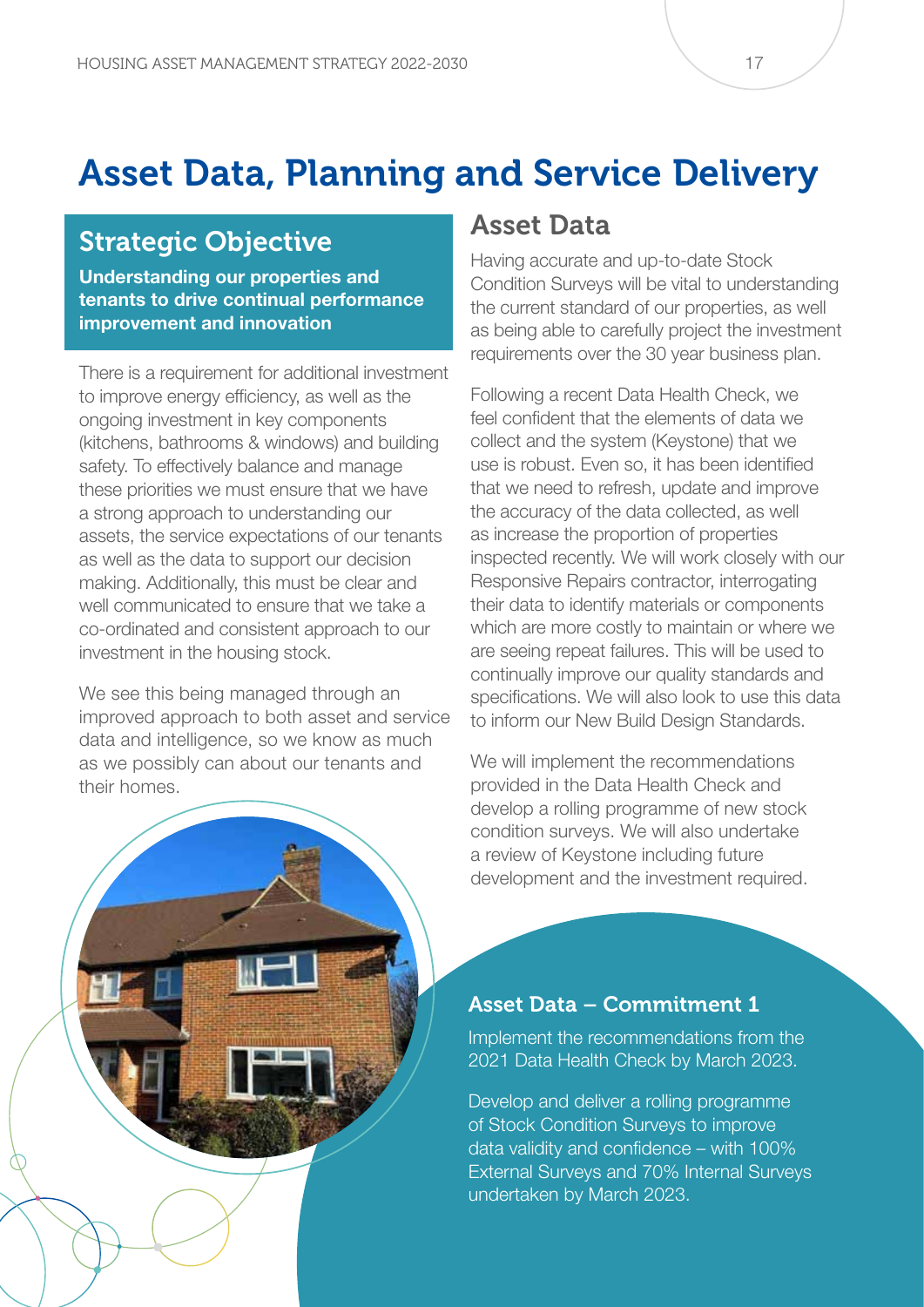#### Performance Monitoring of our homes

We have developed a bespoke Asset Appraisal Model (AAM). This allows us to identify performance trends between property types, relationships between planned investment and responsive maintenance and a range of indicators which will help us understand and target our investment. It will also highlight those properties that are not contributing to our Corporate objective of meeting local housing need. We will review and further update the model and increasingly use the insights from the AAM to identify areas where more detailed data analysis and options appraisal are required.

This will allow us to better understand the performance of homes and the optimal investment strategies going forward. The appraisal process will allow us to identify alternative opportunities for those properties, examples being remodelling, redevelopment or disposal.

### Planning

We aim to create an efficient service so we can do more for our tenants and leaseholders. We recognise the need to better plan works and services, to achieve optimal value and return on the investment, especially where we anticipate using new technologies to meet our energy efficiency targets.

Not only will this allow us to create longer term budgets but also develop programmes of work which maximise our supply chain's economies of scale and productivity.

Using data from our Stock Condition Surveys and Repairs service analysis, we will develop a five year Procurement Plan identifying the required packages of work. Through market engagement, we will understand how these can be appropriately instructed to suit both local and larger contractors and deliver best value to the council.

The Procurement Plan will also identify where Leaseholder (Section 20) consultation will be required. Our improved stock condition data will provide Major Works recovery estimates so we can better communicate to our leaseholders about their future service charging liabilities.

#### Asset Planning – Commitment 2

Develop 5-year Works and Procurement Plan by Dec 2022.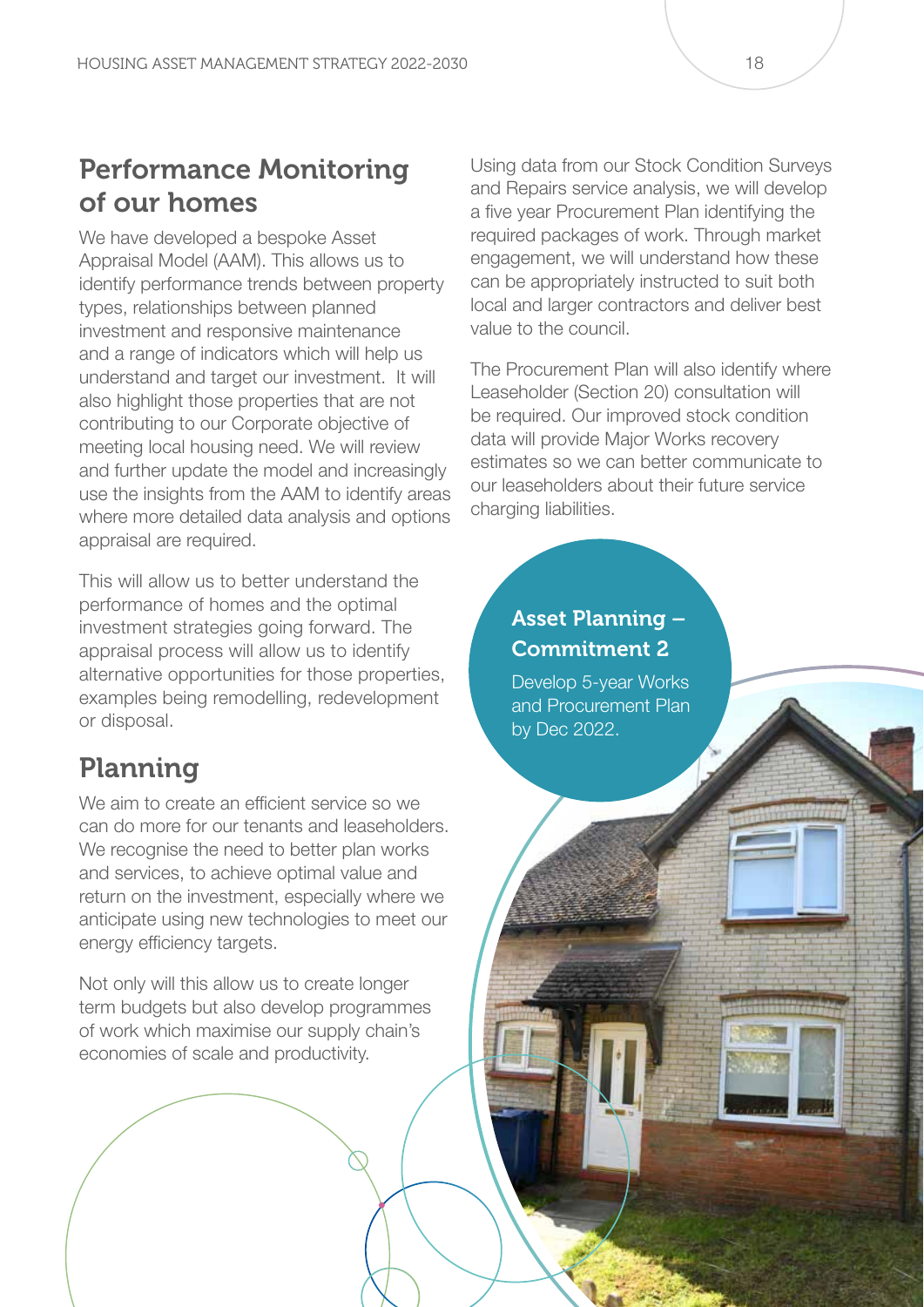#### Service Delivery

We accept that due to the upcoming expected changes in our external environment as well as the ambitious challenges we have set; we need to ensure that our internal resources are experienced, knowledgeable and operating at the highest level. We also want to embed a culture of cross-team working, shared learning and personal development. Based on the commitments within this strategy and supporting Action Plan we will carry out a full team and service review to confirm that we have the a robust structure in place. This will provide a range of opportunities for our current team and also potentially bring new people to Waverley who can bring new perspectives to our approach.

During this Strategy period, we will begin a new relationship with our Responsive Repairs partner and secure new contracts to deliver our planned works investment and energy efficiency measures. To support this, we will create a robust Contract Management and Reporting Framework which will provide a consistent and auditable measurement of our contractors' performance. We will review our contract management processes, Key Performance Indicators (KPI's) and satisfaction feedback methods to improve the way in which we manage our contracts. Working with our supply chain we will identify ways in which we can better use technology to capture tenant and leaseholder feedback, so as to improve contractor performance.

#### Asset Service Delivery – Commitment 3

Undertake a capacity review of internal staff resources by Nov 22.

#### Asset Service Delivery – Commitment 4

Create Contract Management and Reporting Framework to improve service delivery and feedback for all key contracts by March 2023.

Many of our services are delivered through Contractor partners, who are key to providing excellent services to our tenants and leaseholders. Creating collaborative relationships and ensuring monitoring of their services will help us continually drive improvement and innovation.

We will identify similar organisations where we can benchmark our services, costs and performance to gain best practice knowledge across the sector. This will be used to create improvement plans for our key contracts and set realistic KPI's within our contracts and as commitments to our tenants.

This information will be shared with our tenants and leaseholders to provide a transparent view of service delivery.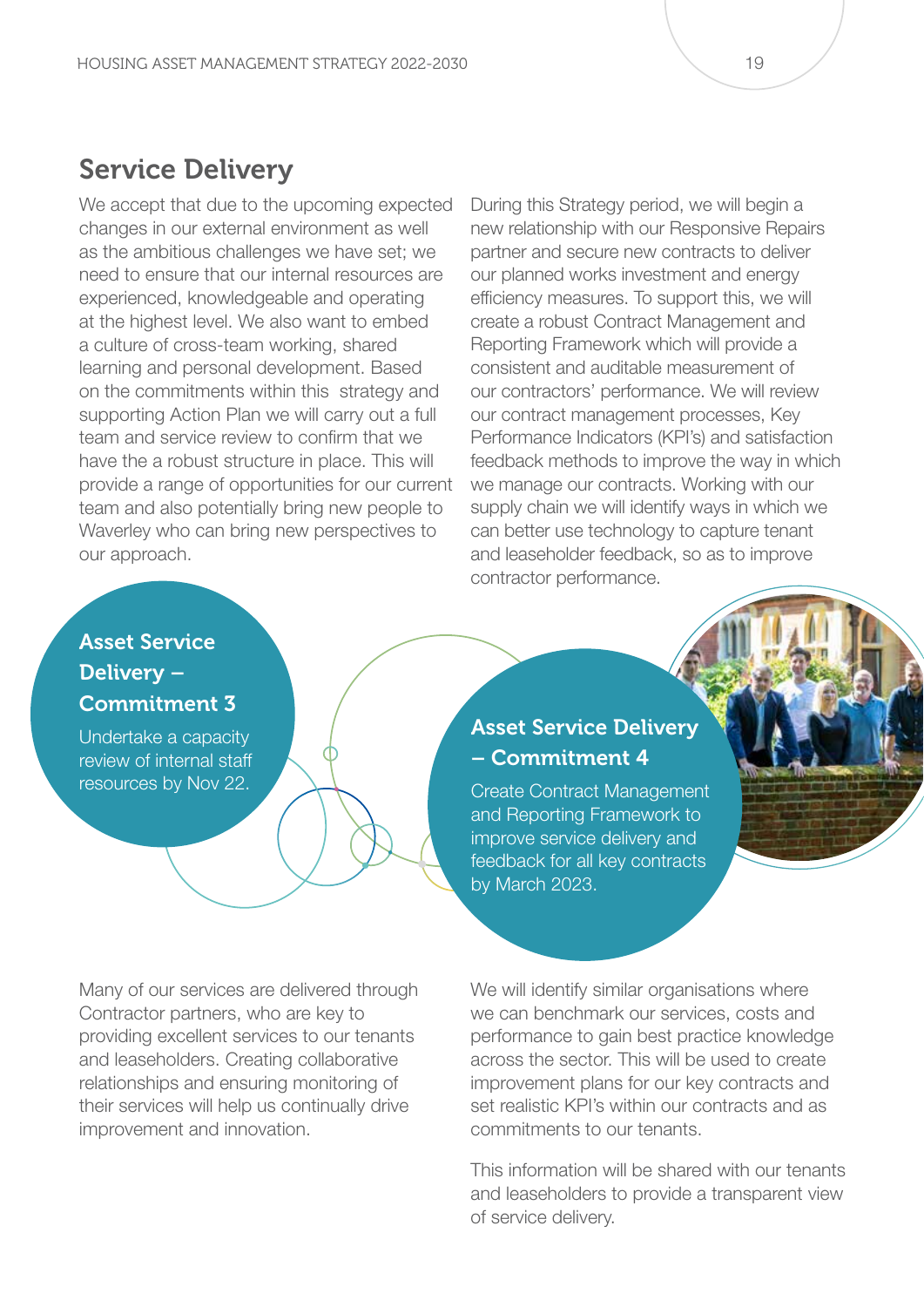### Modern Homes

#### Strategic Objective

To provide homes which are warm, secure, high quality and affordable and meet the needs for tenants of all income levels

#### Modern Homes Standard

A key priority is to provide quality homes. To support this, we will develop a Modern Homes Standard. This will communicate our commitments to tenants and leaseholders, what they can expect from us as their landlord and understand how they can support in maintaining their homes. We will ensure that this standard will include our approach to building safety, energy performance and the Decent Homes Standard but also the idea of lifetime homes, changes in lifestyles for example homeworking. The Modern Homes Standard will be developed alongside tenants and leaseholders to capture their thoughts, ideas and requirements.

#### Proactive Maintenance

As well as providing safe and modern homes, we also need to ensure that our homes are not detrimental to our tenant's health and wellbeing. Over the past few years, we have been actively managing and understanding the challenges we have within our homes around Disrepair, Damp, Mould and Condensation (DM&C). We will create a range of remedial solutions which can be implemented quickly and easily, minimising disruption to tenants.

Through our asset data and repairs history we will identify property archetypes or trends which may lead to future disrepair cases and develop longer term strategies to implement pre-emptive maintenance.

#### Modern Homes – Commitment 6

Creating a clear management and resolution framework for Disrepair, Damp, Mould and Condensation to be implemented by September 2023

#### Modern Homes – Commitment 5

Develop a Modern Homes Standard, in partnership with tenants and leaseholders, which will be used to set our quality standards, by March 2023.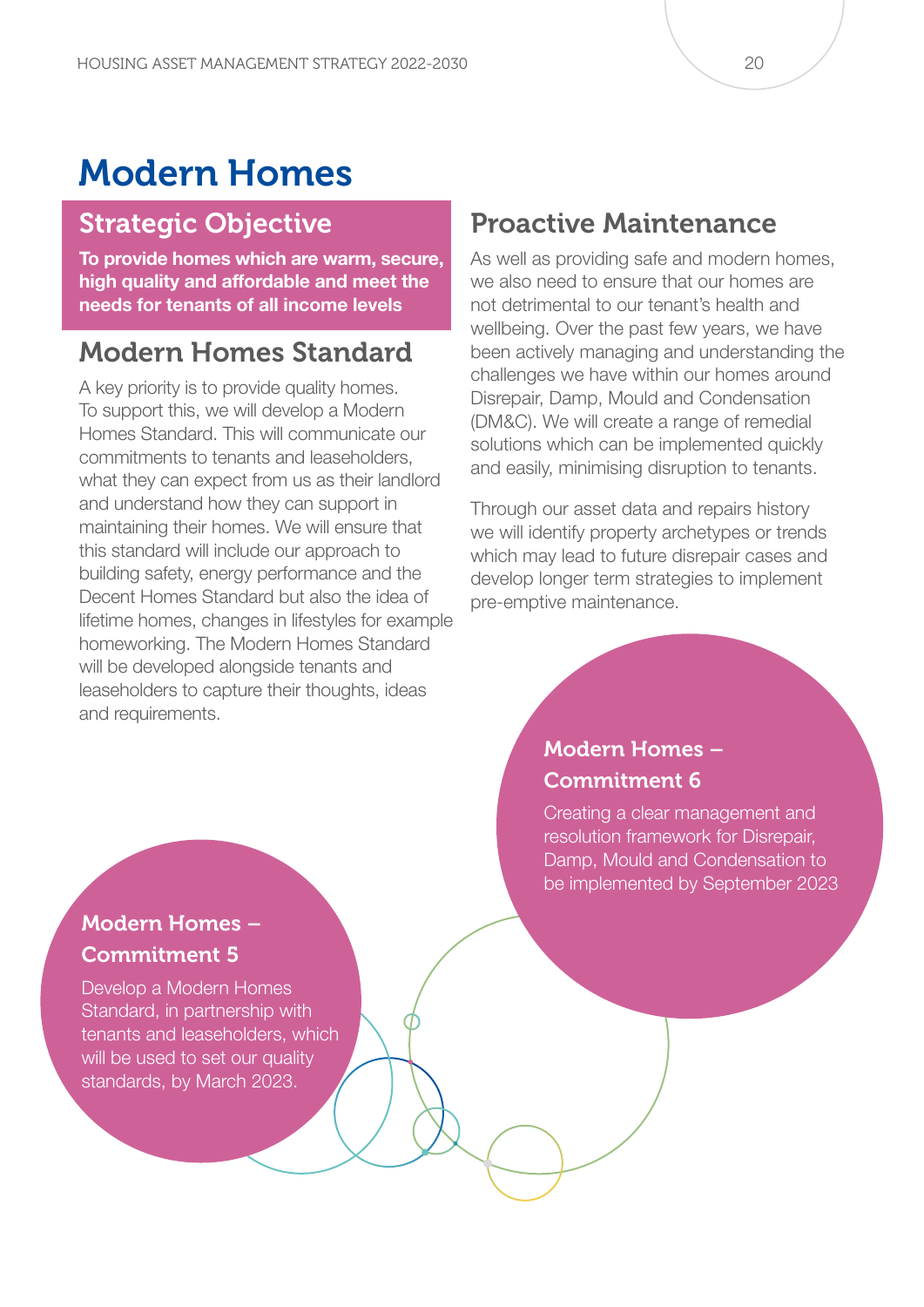#### Meeting Decent Homes Standard

One way in which we monitor the quality of our homes, is through their 'decency'. This is largely aligned with the Decent Homes Standard and highlights any properties which have several key components such as kitchens, bathrooms, windows etc. that may require replacement.

We acknowledge we have not performed as well as we would like to have done in this area and have seen delays to programme delivery due to a range of external factors including the impact of the COVID-19 pandemic and in response to rent reduction measures taken by the council in 2015. This has resulted in a current level of non-decency of 15% (LAHS 2021), meaning that this proportion of our properties has a number of major components over-due for replacement (for example kitchen, bathrooms and windows).

We estimate this backlog of component replacements to be in the region of £26m and therefore we will need to take careful consideration as to the impact of this within the Housing Revenue Account.

This is a key area of focus for the council over the next two to three years to ensure that all our properties meet our standards. We will also consider any regulatory changes to the Decent Homes Standard following completion of the government's consultation in September 2022. The outcomes of any changes to the Decent Homes Standard will be incorporated within an agreed Modern Homes Standard.

We will review all component replacements dates that are identified for replacement Pre-2021 and use our programme of Stock Condition Surveys to validate the condition of these components. Where replacements are overdue we will develop a focused programme of works to improve our overall levels of 'decency'.



#### Modern Homes – Commitment 7

Reviewing the key component replacements due or overdue and develop a 2-year programme for replacement by Dec 2022.

Develop a plan to meet the Decent Homes targets of 100% Decency by the end of the strategy (2030).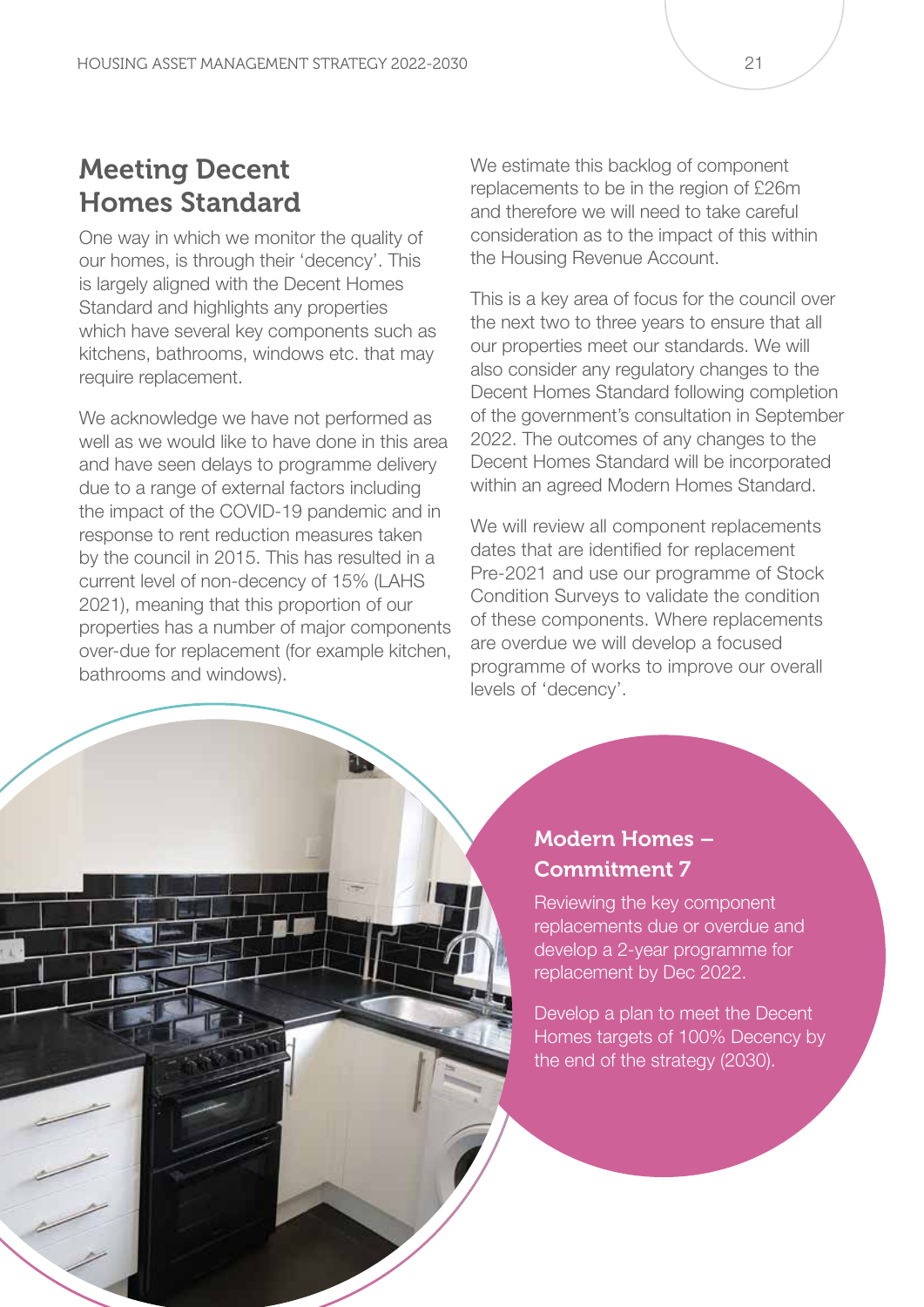#### Housing for Older People

Waverley currently has 236 properties specifically designated for tenants who are over the age of 55 years old – Senior Living homes. In addition, we have a large number of residents over this age who live within our General Needs properties.

Aligned with our Aging Well Strategy, we will work to support tenants who wish to live independently in their own home through the use of assisted technologies and home adaptations.

Some tenants may be better suited to downsizing into one of our eight Senior Living schemes. We will continually review our schemes to ensure that they suit the needs of older people and are desirable to free up larger family homes. We will develop a specific sub-strand of this strategy for Older People, which will focus on:

- Reviewing of bedsit and small studio accommodation
- Ensuring schemes are Wi-Fi enabled and support those tenants still working
- Review digital upgrade requirements for warden call equipment
- Providing attractive and useful communal areas and amenities to provide Value for Money for tenants' service charges
- Ensuring adequate services are in place such as disabled parking access, accessible waste provision and scooter storage



### Adapting our homes

At times we are required to adapt our properties to meet the changing health or accessibility needs of our tenants. Where possible, we try and support this to allow our tenants to remain in their home and community as long as they can live independently, according to our Aids and Adaptions policy.

We work across the council with the housing, social care, and occupational therapy teams to develop solutions which will meet tenants' specific needs. Some of these adaptations may be minor such as installing handrails, access ramps or external railings and the cost of these improvements will be funded through usual stock maintenance budgets.

In other cases, more extensive major adaptations are required – this could include:

- Full property conversion
- Installation of through-floor lifts
- Widening of doorways and access points
- Level flooring throughout

Again, we work to support these requirements but sometimes the budgets available do not meet the full cost of the work. Where this occurs, we must be sensible in assessing both the property and tenant to ensure that this investment is both sustainable for us and the tenant.

Where we are asked to carry out major adaptations, we will work with the tenant to understand their longer term needs to feel confident that the tenant will gain future benefit in this investment. In some cases, this may be through a formal property appraisal.

The risk to Waverley is that once the investment is made – the tenant may need to move home, for several reasons. We are committed to avoiding removal or decommissioning these major adaptations to let the property to another tenant without these requirements.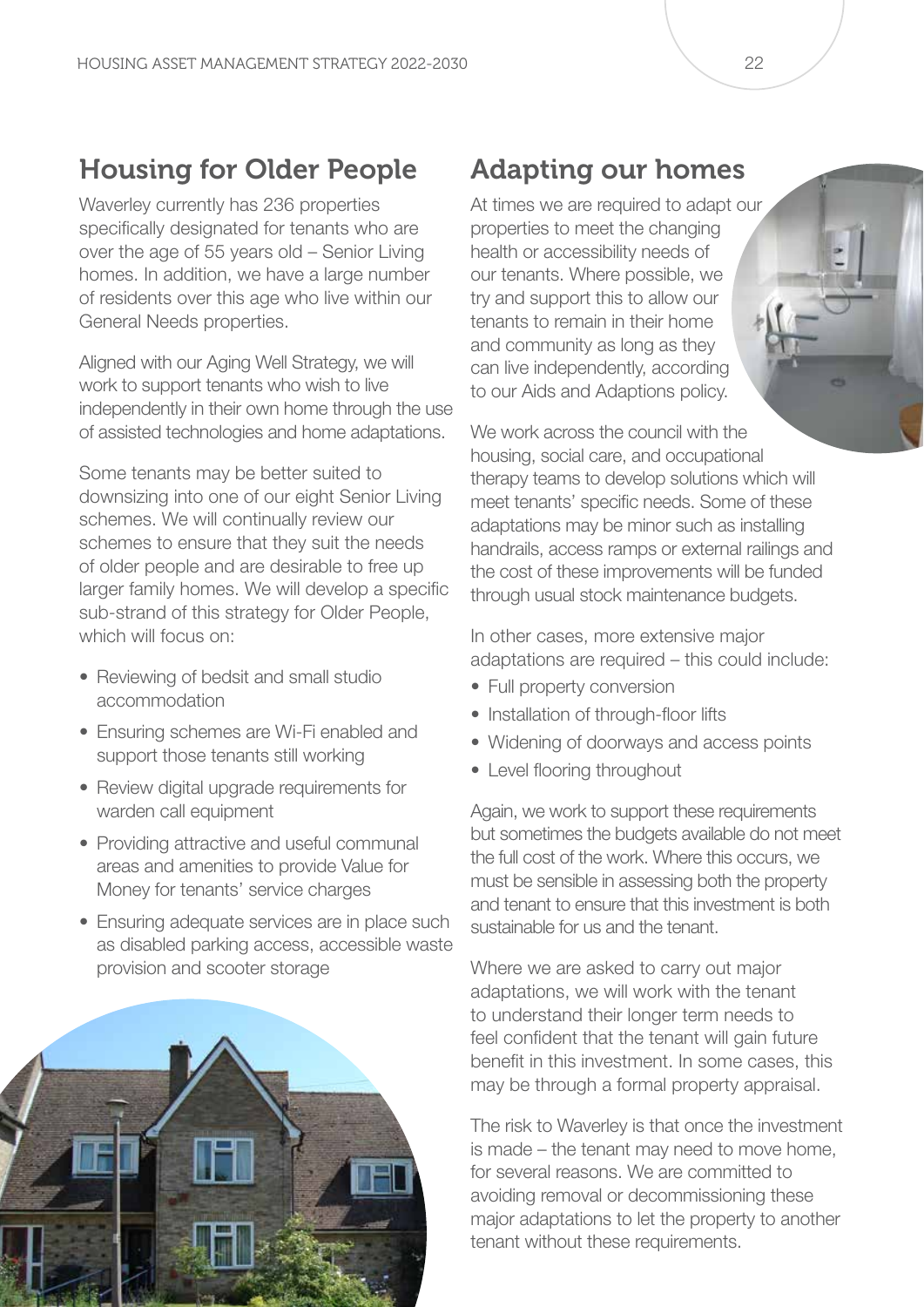Where we have adapted properties, we aim to work with our tenants and other providers in the borough to designate these homes as 'adapted' and retain these for future tenants with similar needs. We feel that this will allow us to gain long term benefit where we carry out major adaptations.

#### Leasehold Properties

Whilst we have a relatively small proportion of leasehold properties, ensuring that we manage our services and relationships is vitally important. We hold a legal responsibility with leaseholders to maintain and renew the communal areas and external envelope of their homes. We must meet the requirements of the leases held and ensure that we are providing value for money.

We feel that we can improve our services by providing leaseholders with a greater level of detail and foresight into upcoming major works investment. This will allow leaseholders to financially prepare for any payments they need to make under the terms of their lease. We will not only do this through statutory Section 20 consultation but also by providing forward investment plans.

We will continue to monitor the government's approach to Leasehold Reform and adapt our operational and management processes accordingly.



#### Property Appraisals

A critical part of our Strategy is to ensure that we have the 'right homes, in the right location, for the right people'.

Providing quality homes does not only relate to the condition of the property but also ensuring that it is the correct home for the resident; for example it has appropriate access, families are not over-occupied and single people are not having to heat and maintain a property too large for them.

We will identify those properties that may not be considered as a 'traditional' construction and therefore cost proportionately more to maintain for both the council and the tenant.

Through Stock Condition Surveys and the Asset Appraisal Model (AAM) we will continually review our portfolio to improve its overall performance. We will use and further develop our AAM to assess each property against a range of metrics (both financial and non-financial); showing us how our properties perform against a benchmark standard.

Annually, we will provide a statement as to our strategic approach to the council's housing stock. We will identify those properties or blocks which require further review and individually appraise properties to develop longer term strategic asset management solutions. This may be to remodel, refurbish or dispose of properties. We will also identify land 'in-fill' development opportunities to deliver further new homes.

As well as helping us identify investment return, these alternative opportunities will ensure our housing stock is continually meeting housing need.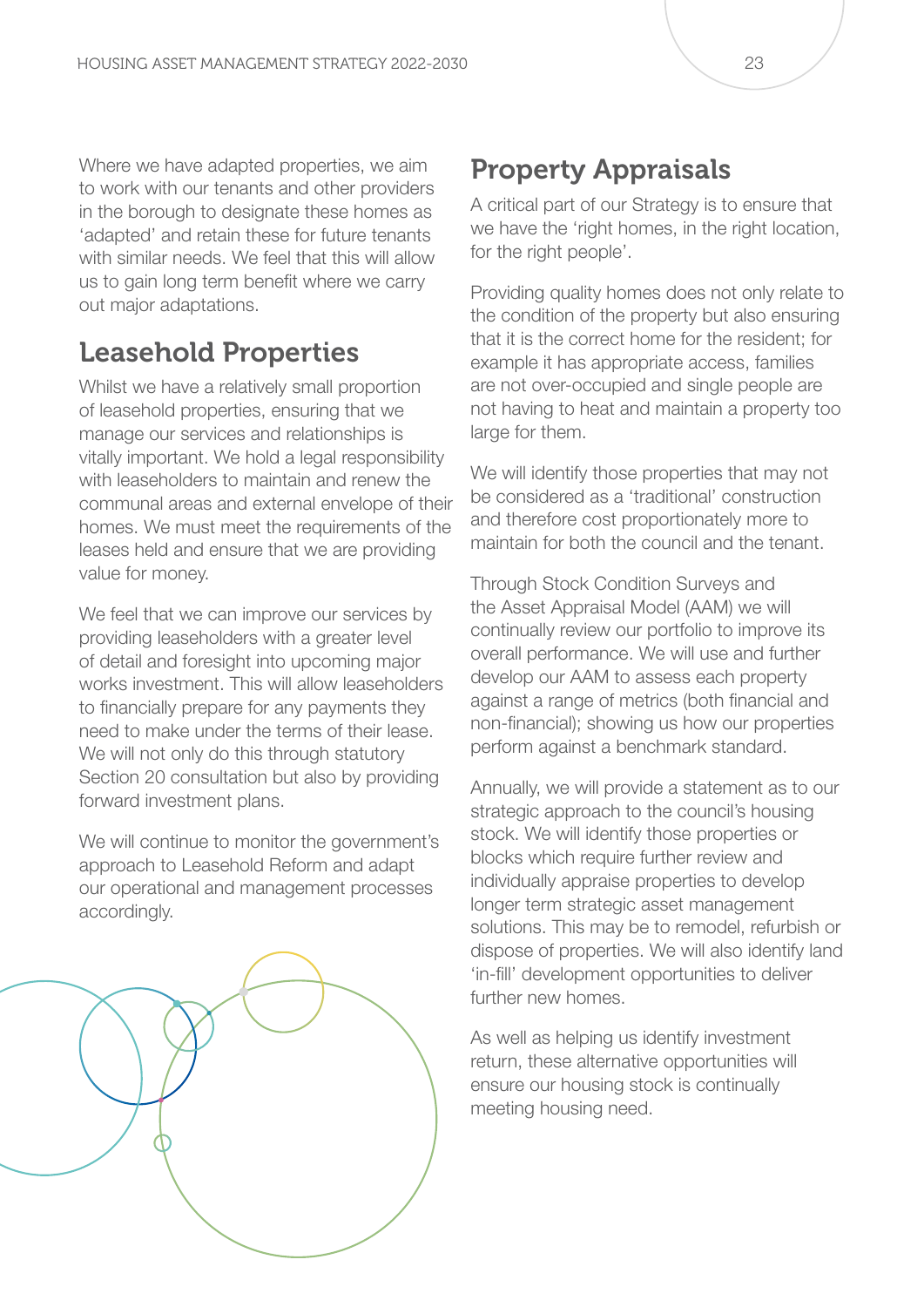#### Modern Homes – Commitment 8

Annual strategic appraisal statement to be issued for 2022/2023; with appraisals/ reviews to be delivered throughout the financial year.

#### Garages

Our Garage stock is under constant review but, as with most landlords, the strategic and operational management is shared between Property Services, Housing Management and our Development Team. We must bring together the existing work that has been carried out to create a more robust Garage Strategy. This will focus on those areas where we can identify development potential to build new homes on HRA land, as well as creating improvement programmes to bring up the standard of our garages, maximise rental income and reduce localised ASB. It will also consider the potential for disposal.

#### Modern Homes – Commitment 9

Create longer term Garage Strategy, which will address challenges for all areas of the council as well as identifying opportunities for new homes by December 2022.

#### Tenant Engagement

It is important that we work alongside our tenants and leaseholders to continually develop our quality standards and services to meet their requirements. We have identified that we need to further develop our communication and feedback from tenants and leaseholders, as well as providing opportunities for them to be more involved in our Asset Management function. It is critical that our tenants and leaseholders are informed at all stages of planning, delivery and completion of major works. This has been highlighted within our 2021 STAR survey which we will aim to improve within the first two years of this strategy.

This has been clearly defined in our Tenant Involvement Strategy 2021 – 2024 and we will use this as our framework for consultation with those living within our homes.

We will identify core aspects of our service delivery to be reviewed by our Tenants Scrutiny Group and work with them to identify challenges and improvements to our current service offer. We will also discuss the possibility of creating a sub-group of our Tenants Panel with specific focus on asset management and property maintenance.

Working alongside our Tenants Panel, Responsive Repairs and Planned Maintenance contractors we will also review all tenant facing documentation and communications to make sure that these meet best practice guidelines as well as being easy to understand and accessible to all.

We will improve the use of technology to allow tenants and leaseholders to book, track and feedback on repairs and planned investment, allowing for easier access to our services when it is convenient for them.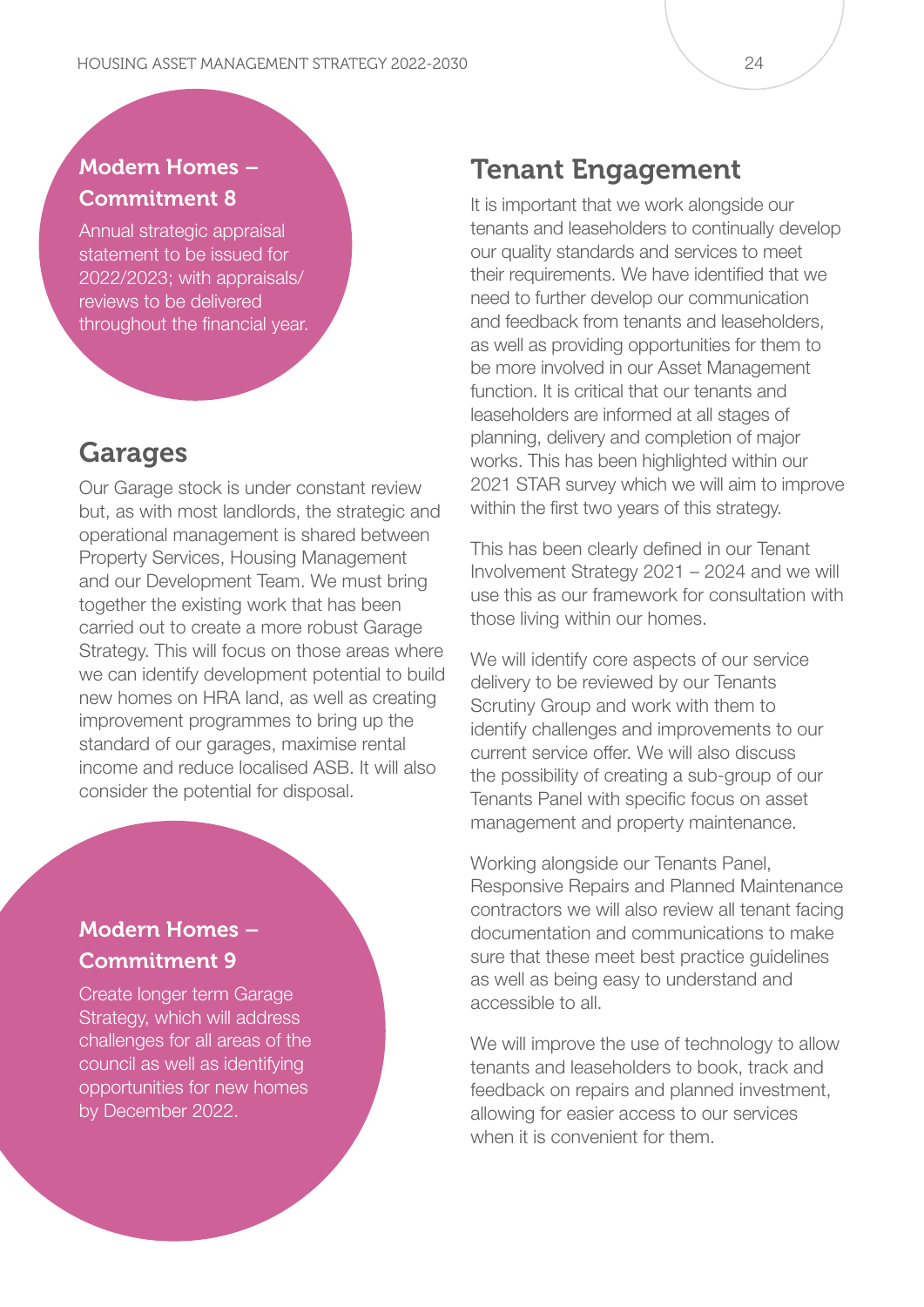#### Modern Homes – Commitment 10

We will carry out a review of our current engagement and feedback opportunities to develop a specific action plan for improvement by September 2022.

We will also identify core service areas to be reviewed by our Scrutiny Panel by September 2022.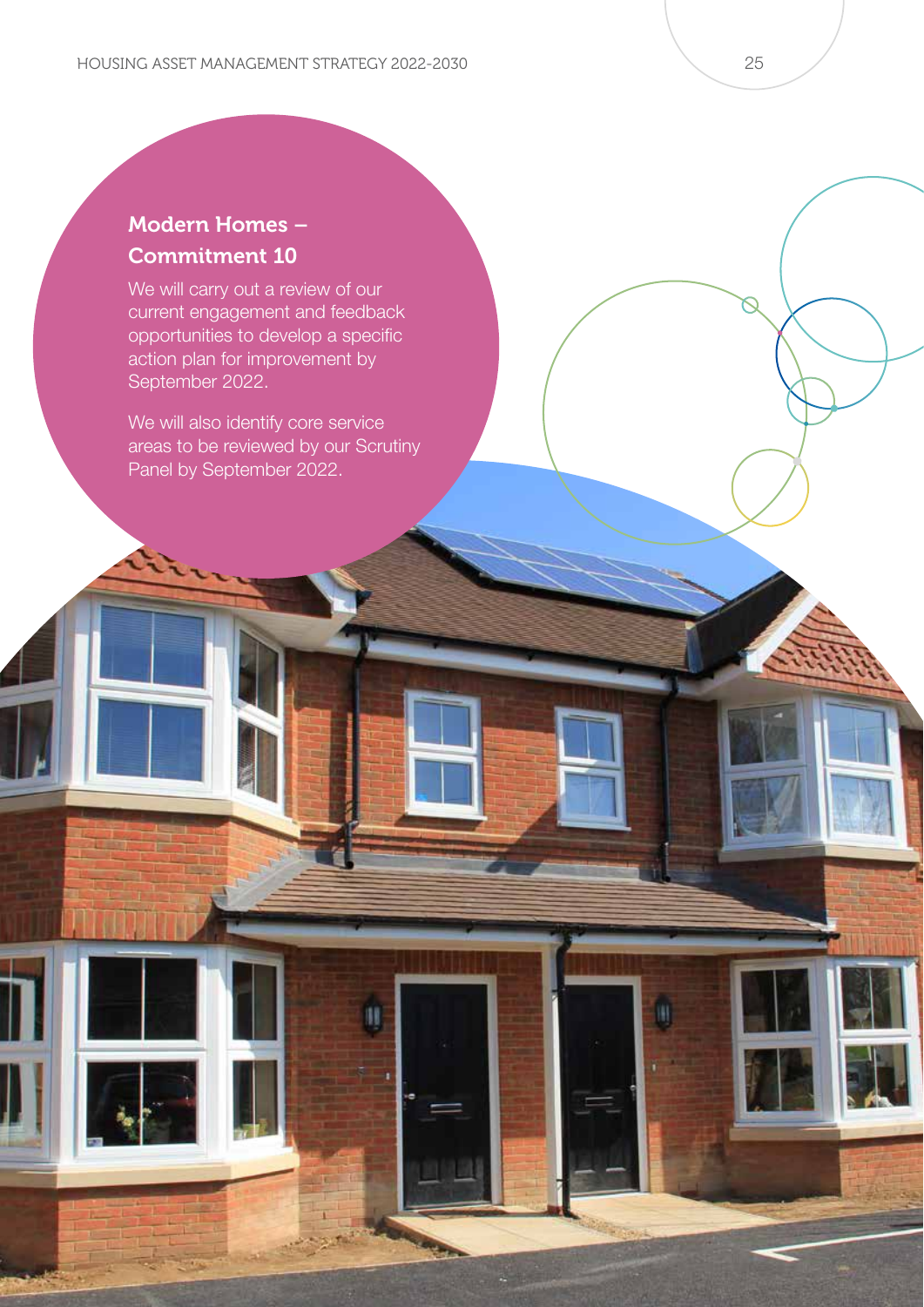## Energy Efficiency and Decarbonisation

#### Strategic Objective

To contribute to our Carbon Neutral target for our homes, blocks operations and Supply Chain by 2030.

Through the council's Climate Emergency Declaration in 2019 and supporting Climate Change and Sustainability Strategy 2020; we have set an ambitious target to be a Carbon Neutral Council by 2030. This means that our property portfolio, our contractors and our own operations will all be delivering at this level.

This corporate objective is also partly supported through the governments Clean Growth Strategy, which has set a target for social housing providers to attain the minimum rating of EPC Band C for rented properties by 2035, and 2030 for 'fuel poor' households. The government see this as an important milestone towards the longer-term requirement of all homes being 'carbon-zero' by 2050, in the UK.

We are committed to being a Carbon Neutral Council by 2030 and this a clear priority within our asset management function. Critical to meeting this target is to understand our current position and to develop a clear baseline which we can work against.

We also need to work across the council and with our tenants to ensure that there is a standardised definition, terminology and understanding of what our corporate targets are.

#### Energy Efficiency – Commitment 11

Clear definition and terminology of EPC Ratings, Net Carbon Zero, Carbon Neutral and Decarbonisation consulted and communicated with our tenants and leaseholders by September 2022

To meet this strategic objective we have undertaken an Energy Study against our housing portfolio; which has begun to develop our thinking and technical approach to devising a longer term strategy to becoming Carbon Neutral by 2030.

**INTERNATIONAL**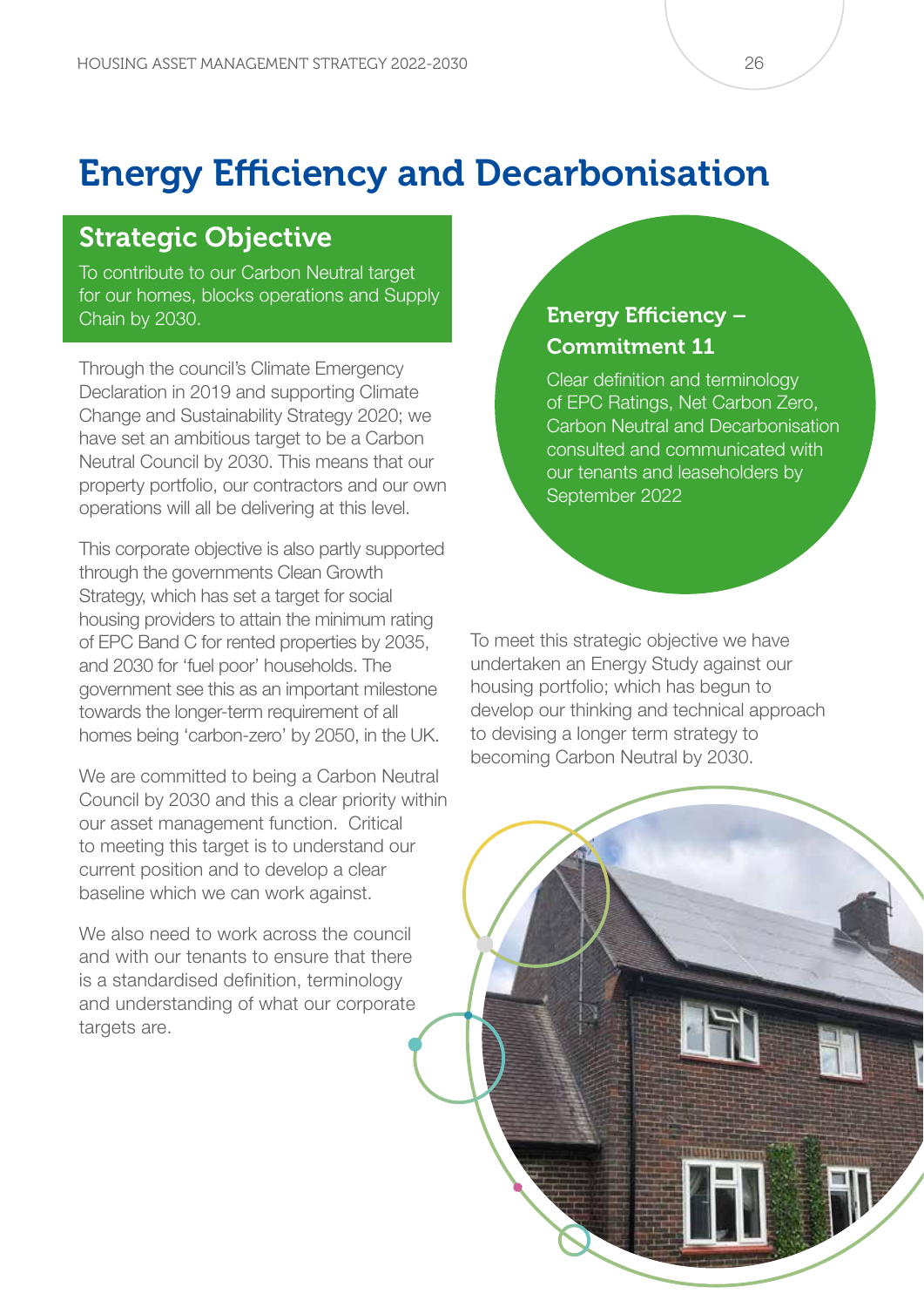#### Energy Study – Our Baseline Position

From this study we now have a good understanding of what measures we need to carry out, as well as the long-term financial implications of this required investment. The study comprised of:



We manage the energy efficiency of our portfolio through Intelligent Energy software – this provides us with a high level of information about the current and potential efficiency of our homes.

We will work with the Climate Officers Group to provide outcome reporting on both the EPC levels and progress towards our overarching target as well as reductions in CO².

#### Energy Performance Certificate (EPC) Baseline

Approximately 83% of our homes meet or exceed the government's 2030 EPC Band C target. Work is however required to improve the portfolio through retrofit measures, this may be to properties which fall below this rating or have high carbon emissions.

| <b>EPC Band</b> |      | <b>Current</b> |
|-----------------|------|----------------|
|                 | 2    | N/A            |
| B               | 452  | 9.47%          |
| C               | 3535 | 74.05%         |
|                 | 763  | 15.98%         |
|                 | 22   | 0.46%          |

As at March 2022, there is the potential that 83% of our homes can meet the EPC C government target, with the required investment. We can also see there are several properties which, regardless of investment, largely due to their construction will never meet the required standards or become Carbon Neutral. Therefore, we will need to consider alternative long-term strategies with these properties.

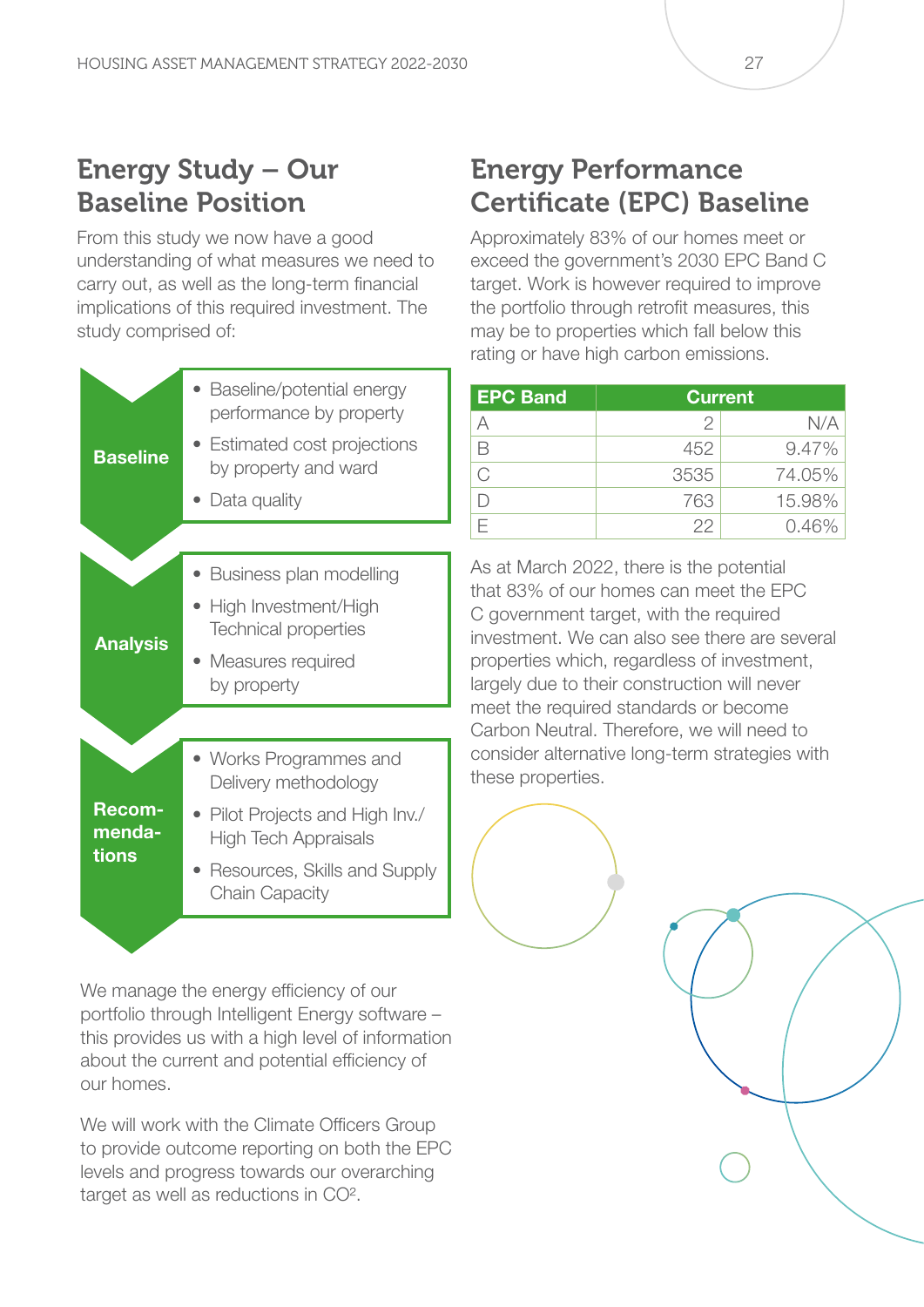#### Carbon Saving Baseline

To become carbon neutral by 2030 will largely be associated with decarbonising our properties. This is a significant challenge for Waverley: with 99% of our homes currently heated by gas boilers, the investment required to 'convert' to renewable heating systems including the necessary associated fabric improvement works is likely to require very high levels of investment.

From our Intelligent Energy software we estimate that our carbon emissions baseline is:

#### Houses 8,472 Carbon Tonnes

Flats 3,000 Carbon Tonnes

We will be working against a carbon saving of 11,472 tonnes target from our housing alone.

As stated, this is an estimate as every tenant will heat and run their home differently. Therefore, over the period of the strategy, in the move towards becoming carbon neutral we will work with our tenants to better understand the specific carbon emissions associated with their home.

#### Energy Efficiency – Commitment 12

Implementation of the Energy Study recommendations including development of a Property Services Energy Strategy, and reporting and monitoring framework, focusing specifically on our properties.

Including clarifying our EPC and Carbon Tonnage baselines by September 2023.

#### Cost of Energy Efficiency and Decarbonisation Improvements

Measures identified in current HRA Business Plan to 2030 **E** £13,310,000

> Additional cost to bring all<br>begans to EBC C by 2020 homes to EPC C by 2030

Additional cost to bring all homes to EPC A by 2030 (excl ASPH)

Additional cost to provide decarbonised heating by 2030

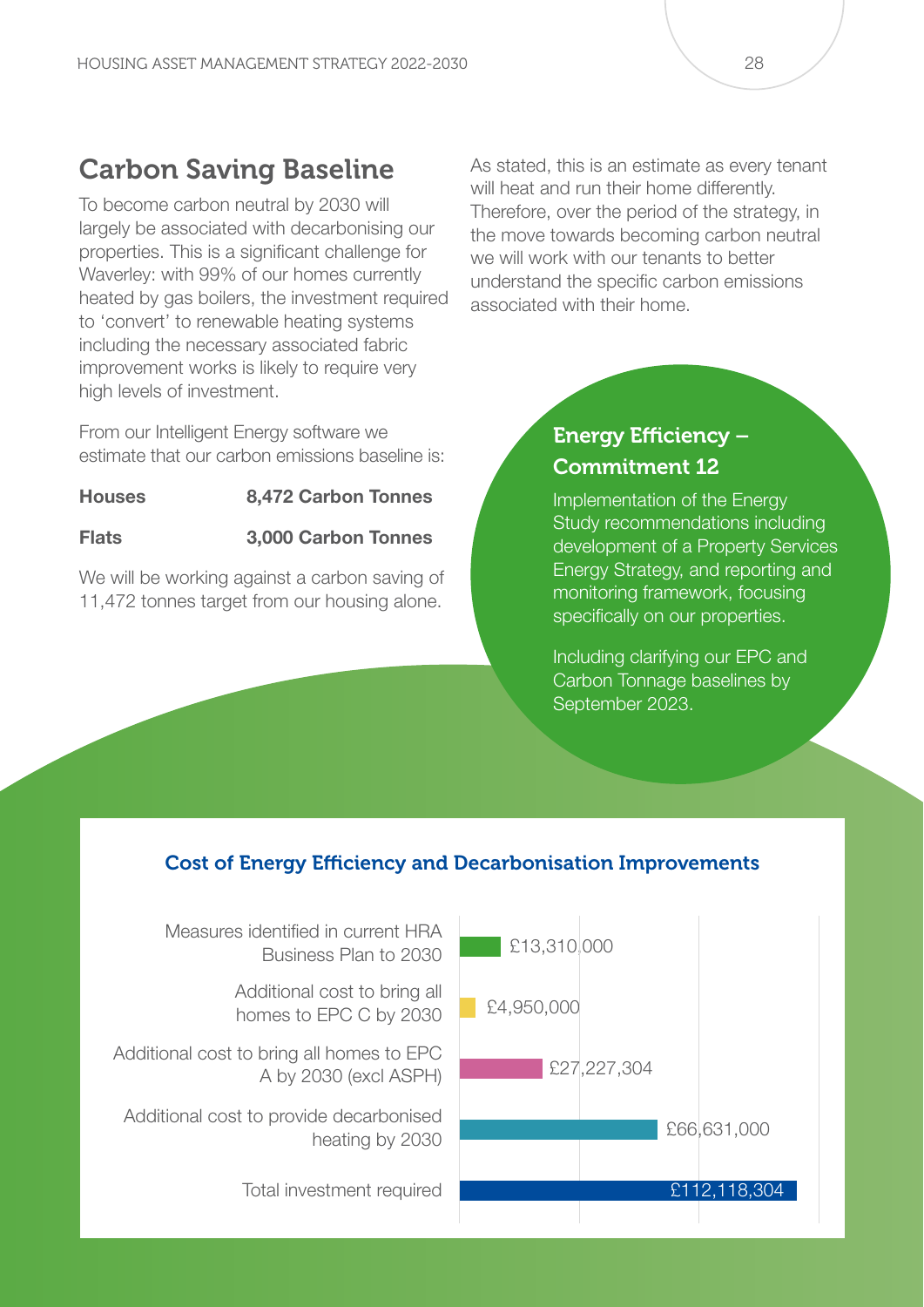One area that we need to improve visibility of and gain a better understanding of the baseline position, is the carbon output from our contractor activities. Realistically a high level of carbon emissions, associated with our operations, is driven by our contractor partners. As our aim is be a carbon neutral council by 2030 then this carbon output must be factored into our overall baseline.

Aside from the baseline position, we need to work with our partners to incorporate their net carbon zero strategies into our activities and ensure that these a key contractual arrangement. We also need them to share knowledge, experience and best practice from their other clients, to constantly grow our understanding in this area.

We will actively pass on our carbon neutral targets to our contractors and by March 2022 have Carbon Reduction Key Performance Indicators included in all of our current contracts.

#### Investment Requirements

As with any financial projections relating to assets, detailed surveys, a strong understanding of the contractor market and identification of external funding is required. We have identified the properties that require improvement, have established budget costs and are now developing the detail and working on options to consider the optimal approach to delivery.

We will need to attract funding to support this investment and must develop designs, specifications, procurement and delivery models over the life of this strategy.

This shows that we have identified that we have currently £13.31m in the HRA budgets. allocated to works (such as heating systems, windows, roofing) which will contribute to meeting our carbon neutral targets. An additional £4.95m would be required to meet the government target of EPC C by 2030.

To ensure that Waverley is a carbon neutral council by 2030 then an additional £96m is estimated to move all properties away from fossil fuels and towards carbon neutrality position.

#### Energy Efficiency – Commitment 13

To develop baseline carbon outputs generated through our supply chain partners and operations by September 2022.

Create and implement a Contractors Carbon Reduction Plan across all contracts and areas of operations by December 2023

#### £13.31m in the HRA budgets, allocated to works (such as heating systems, windows, roofing) £4.95m required to meet the government target of EPC C by 2030. £96m needed to ensure that Waverley is a carbon neutral council by 2030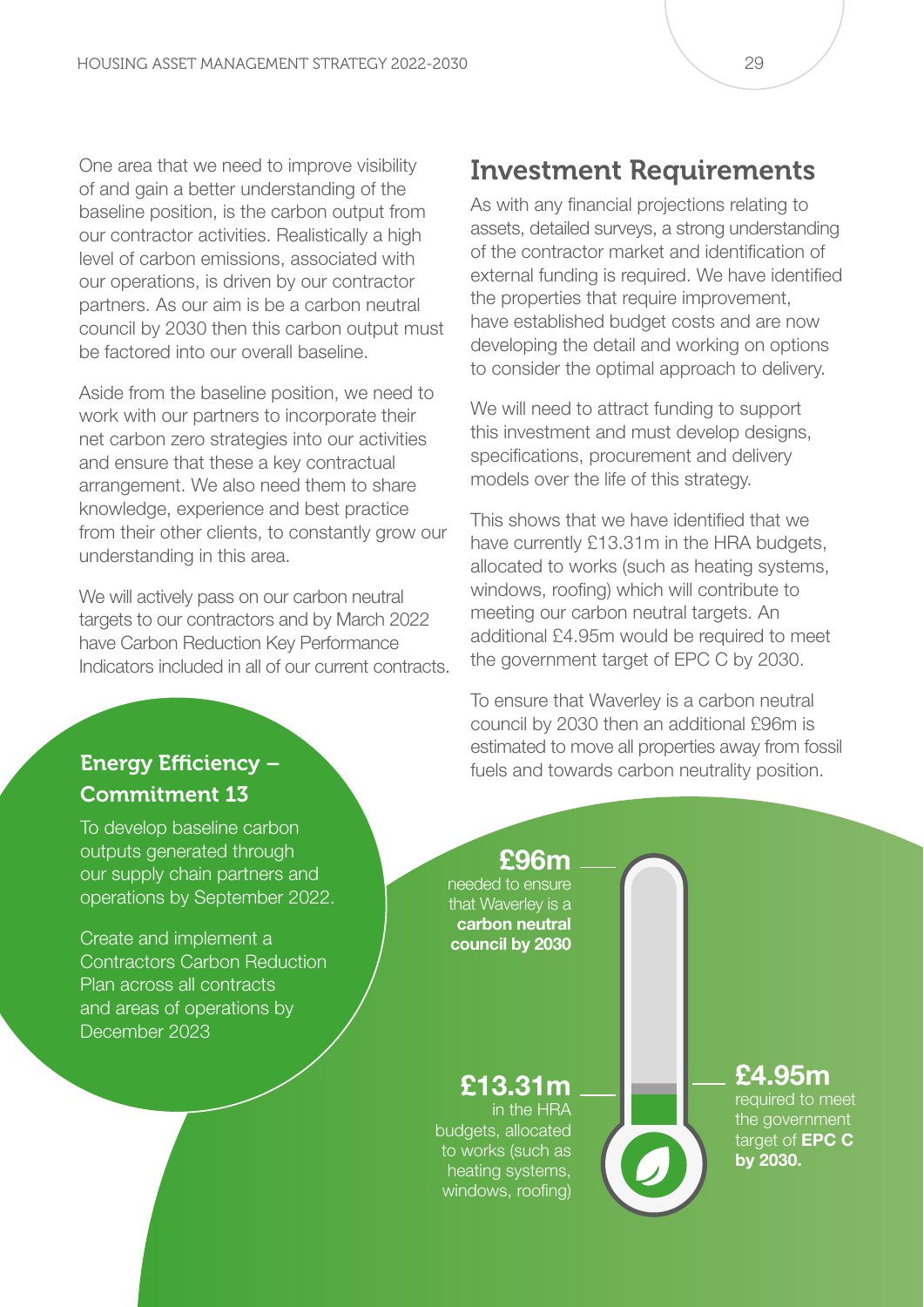#### Technical Philosophy and Approach

Our intention is to always take a 'Fabric First' approach when investing in our properties, to meet a carbon neutral position. Not only does this provide the most sustainable and cost-efficient improvements for our tenants but is also aligned to the Social Housing Decarbonisation Fund principles.

Examples of this may be cavity, loft or wall insulation, replacement windows and doors or more efficient lighting (especially in the case of communal areas in blocks and Senior Living Schemes).

To reach a carbon neutral position more intrusive and complex measures may need to be taken. This may include:

- Replacement of gas heating/hot water systems from >95% of the stock, and replacement with electrical/other low carbon fuels/systems
- More extensive and complex insulation of roofs, walls, floors and external fenestration
- A whole-house retrofit strategy most probably following the principles of PAS2035

When developing works and investment programmes we will review all measures to understand both their Lifecycle/Whole Carbon cost to the council and our tenants. This is to ensure that firstly we are achieving the best levels of improvements (in terms of carbon savings and EPC ratings) for the investment required. Secondly, we will project the impact any new or replacement measures will have on the end costs to our tenants.

We will also identify the long-term maintenance, replacements (such as invertors on Solar PV Panels) and lifecycles for any measures to embed this into our Stock Database, Keystone, and our HRA business planning process.

#### Gas Boiler Replacement

A key element of meeting our carbon neutral target by 2030 will be the replacement of existing gas boilers or other solid fuel heating systems. It is also expected that as part of the revised Decent Homes Standard which is due in 2023 will be the directive that no new gas boilers can be installed in existing properties post-2035.

The council is committed to phasing out gas boilers as soon as possible but recognises that there needs to be a balance between provision of heating equipment to our residents and the short to medium term challenges of non-gas alternatives. These include cost, availability and deliverability at scale.

Whilst we need to carry out further tenant and internal consultation, our initial principles when replacing gas boilers are:

- We will in every case explore the option for a non-gas alternative to installing gas boilers
- We will aim no longer install any new gas boilers after March 2027
- From April 2022 we will reduce the lifecycle of a gas boiler to 8 years
- We will only install gas boilers from April 2027 to March 2035 where there are no costeffective solutions available, which must be specific to an individual property

There are several considerations and impacts of changing our approach to the installation of gas boilers and we will develop a specific gas boiler replacement strategy to help inform our approach.

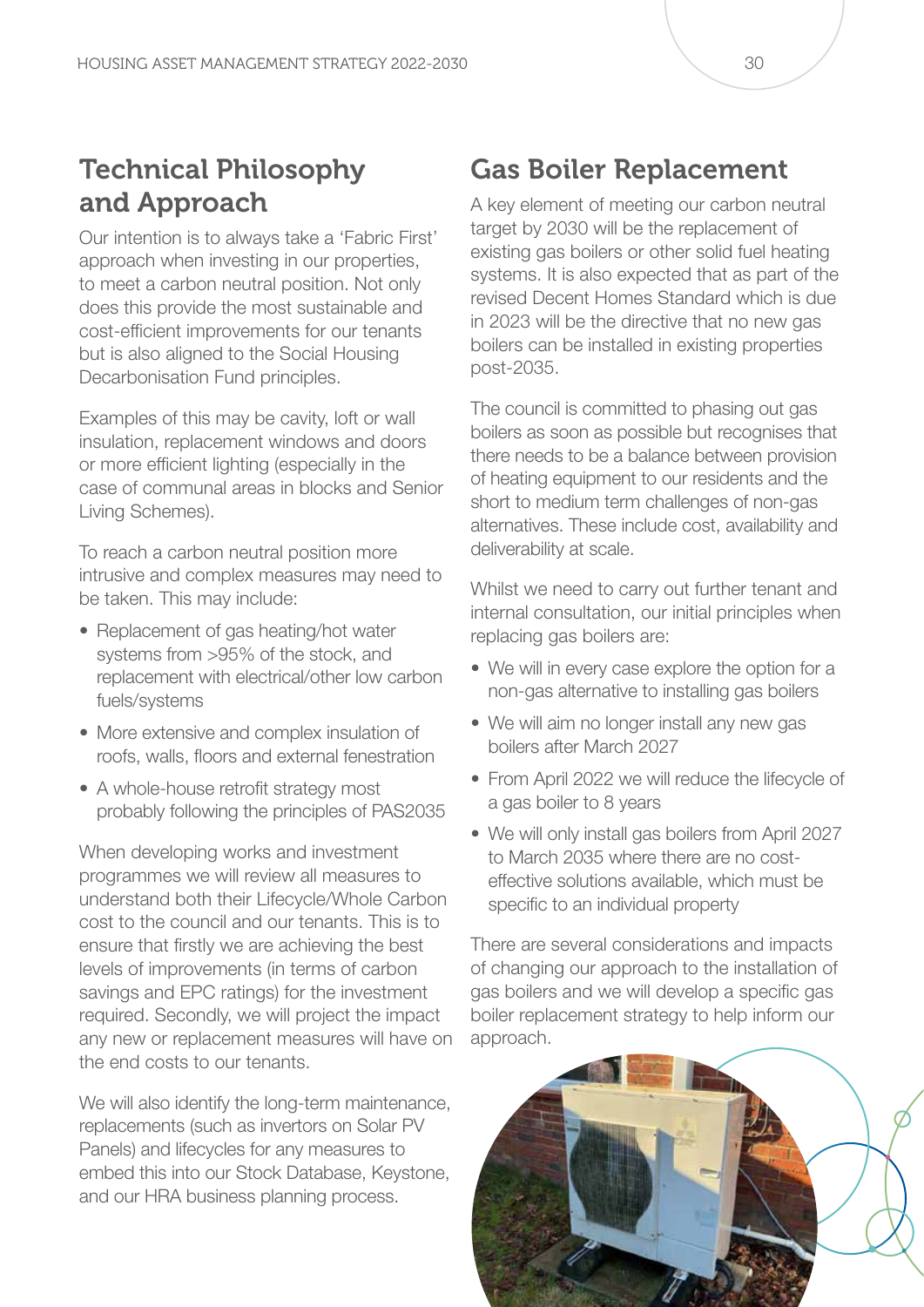#### Energy Efficiency – Commitment 14

Develop gas boiler strategy, with detailed consultation within the council and with tenants by March 2023. Strategy should contain detailed cost benefit/ impact assessment to both the council and tenants.

We also need to investigate and understand the alternative heating provisions within the market. Previously we have carried out a small installation pilot of Air Source Heat Pumps and we are working with tenants to understand the benefits, challenges and costs of these to apply to a wider roll out. We will also continually monitor the outcomes from the Ockford Ridge Retrofit Programme where a range of energy efficiency measures have been applied and we can apply learnings to existing housing stock.

#### External Funding

To support the Clean Growth Strategy, the government has realised the Social Housing Decarbonisation Fund (SHDF) to be accessed over a 10-year period. This will provide funding to encourage and enable social housing providers to accelerate their energy efficiency and decarbonisation plans. The fund aims to:

- Upgrade a significant amount of the social housing stock currently below EPC rating C up to that standard,
- Deliver warmer and more energy-efficient homes,
- Reduce carbon emissions.
- Reduce energy bills, and tackle fuel poverty and support the creation of 'green' jobs

#### Energy Efficiency – Commitment 15

We aim to submit a funding application in Spring 2022 for Wave 2 of Social Housing Decarbonisation Fund.

Using our improved data we will aim to secure funding for eligible projects working towards our over-arching objective.

20.9°C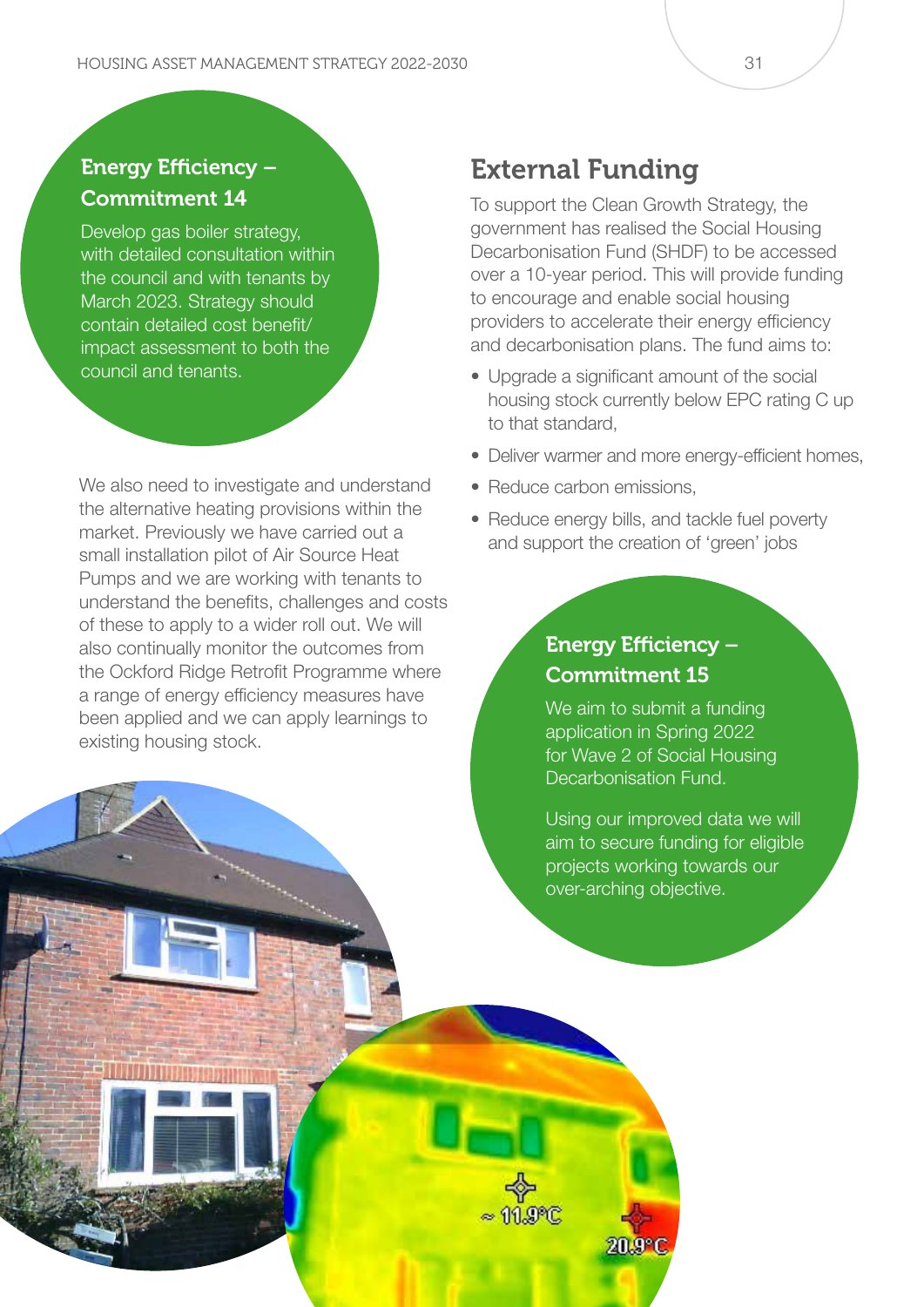#### Resources, Skills and Contractor Capacity

The installation and ongoing maintenance of energy efficiency measures will be, in some cases, new to the council and the social housing sector as a whole. It is important that a skills audit and resource gap analysis is carried out for the council and their contractors. Where required contracts may be required for additional servicing and repair of complex Mechanical and Electrical (M&E) systems.

It may be necessary to identify new resources, training and upskilling to further develop the council's technical capacity, project management and delivery. We will provide training to our teams to gain better knowledge in carbon awareness, technical solutions and cost management for new technologies entering the market.

#### Tenant Education and Knowledge

Reaching a carbon neutral position by 2030 will have an impact on our tenants and we are responsible for ensuring that any changes to people's homes are clearly explained and supported. This will be delivered through a suite of tenant training on new technologies, as and when they are installed. We will also work with tenants to help them understand how behaviour and lifestyle can also have a positive reduction on their energy costs. We will identify partners to whom we can signpost tenants, who are able to give further support on both energy efficiency and managing their energy expenses.

There is the potential, working alongside our Community Development colleagues, for us to create skills and training opportunities to further develop the Green Economy in Waverley. As we will be at the forefront of

meeting carbon neutrality by 2030 we will be able to help our tenants find employment and training within this emerging marketplace.

We will work alongside our contractor partners to create and deliver these skills, training and employment opportunities through their social value commitments.

### Addressing Fuel Poverty

Alongside the investment in our properties, we also will support our tenants in addressing Fuel Poverty. We must ensure that we do not increase tenants' energy bills through the installation of new or alternative technologies. We will do this by carrying out Whole Life Carbon and Cost Assessments for the measures that we would be installing. This will compare the energy efficiency and/or carbon reduction against any potential increase in energy usage and therefore cost to the tenant.

Through our Intelligent Energy software and from the findings of the Energy Study we will be able to identify those tenants who may already be in Fuel Poverty and aim to prioritise works and improvements to their homes.

#### Energy Efficiency – Commitment 16

All energy efficiency measures will be assessed to understand impact to tenants' energy costs and not to place them in fuel poverty by March 2023. We will actively promote the benefit of decarbonisation improvements to mitigate rises in utility costs. We will provide training and guidance to support efficient use of new technologies.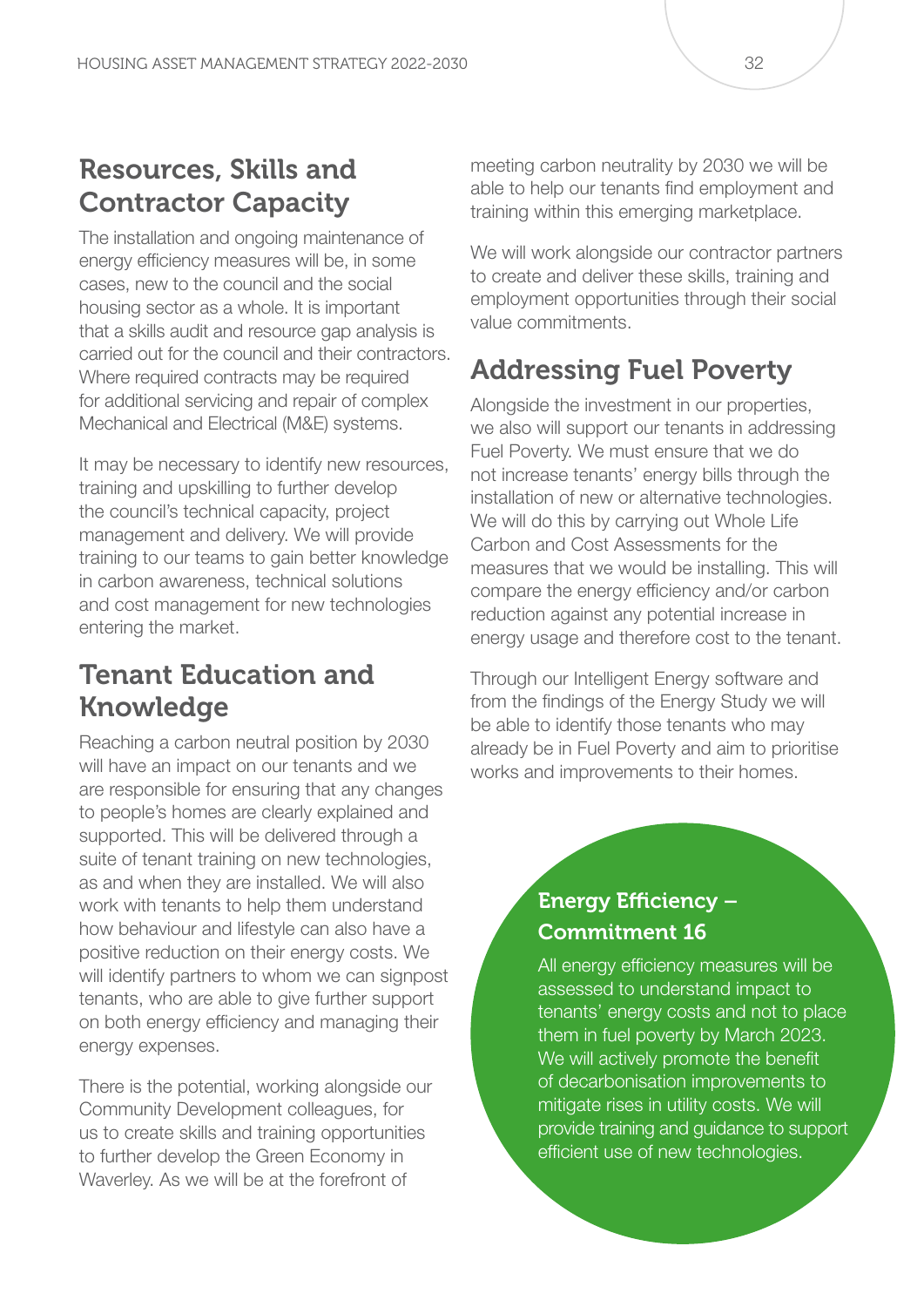### Compliance and Building Safety

#### Strategic Objective

Ensuring our properties are safe, secure and compliant, meeting all our landlord obligations As we have shown, the focus on compliance and building safety has rightly been brought to the forefront of the housing sector. We are no exception in that ensuring our properties are both safe and secure is our highest priority. We must maintain our compliance levels and monitor safety on an ongoing basis. We categorise compliance into six key areas:



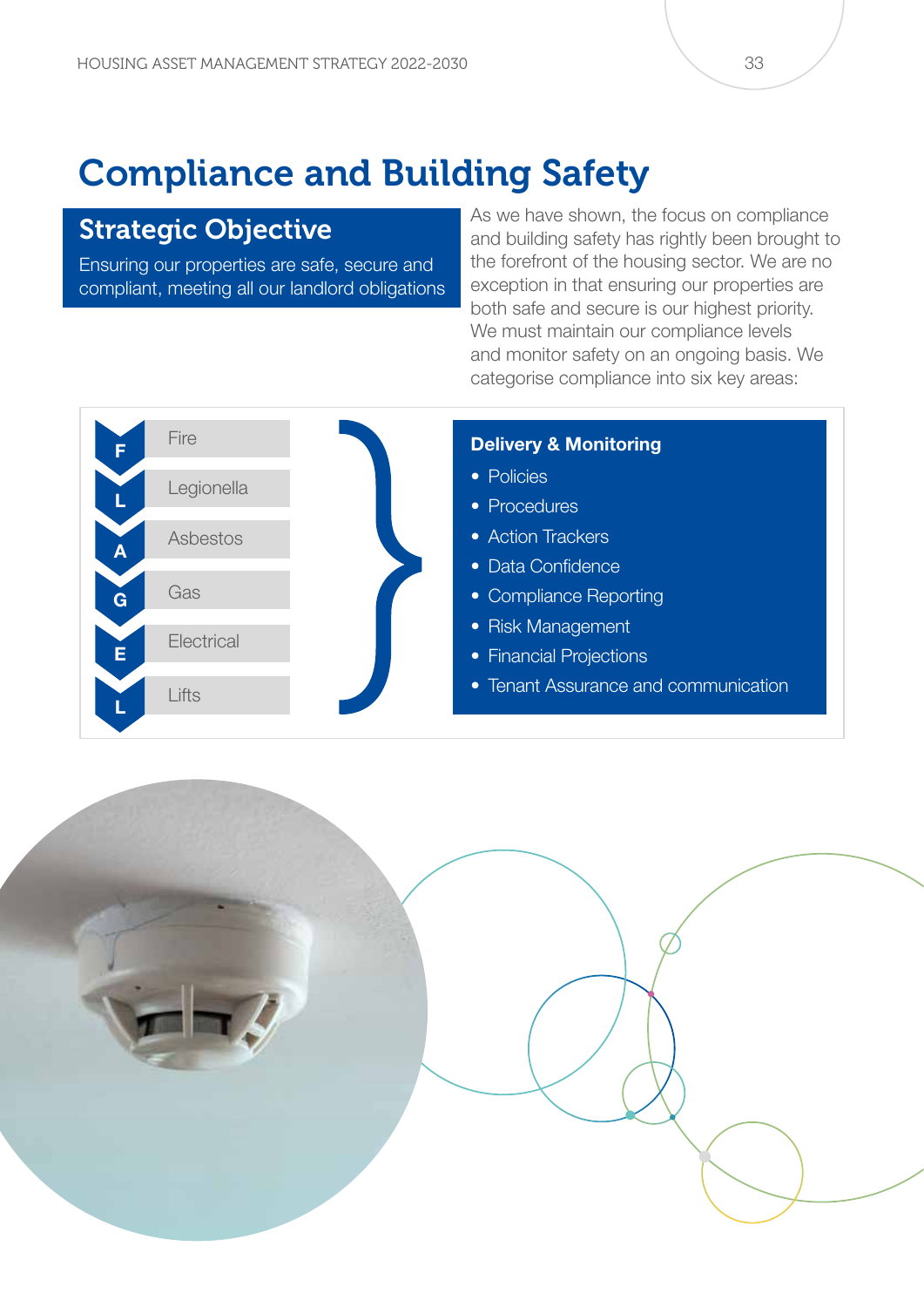#### Compliance Management Systems

Due to the critical and increasing nature of this area of work, we have identified that we require better systems and processes to monitor our activities. Having a robust reporting system will allow us to ensure that our servicing and remedial works programmes are continually monitored and can provide evidence and assurance to tenants, leaseholders and stakeholders of our overall compliance.

Our objective is that this system can be used across the council, being able to monitor remedial works (via Property Services) and management actions (via Housing and Estate management teams).

This will be supported by an overarching compliance framework which will address the points required for the delivery and monitoring of these areas of compliance. Working alongside our development team we will embed this framework into the handover process for any new build properties.

We will review all our core compliance areas to ensure that there is the appropriate separation of responsibilities between the council and contractors. This is to make sure that the relevant checks and balances are in place to mitigate further risk. We will assess both our internal processes and that of our contractors to confirm all relevant qualifications, accreditations and quality management processes are present and retained throughout delivery.

#### Compliance and Building Safety – Commitment 18

Assess the current roles and responsibilities, both internally and with our contractors, to ensure segregation of responsibilities as well as qualifications, accreditations and process compliance by July 2022.

#### Compliance and Building Safety – Commitment 17

To review our current management and reporting processes and understand the potential need for improved systems to better support compliance by December 2022.

Create supporting Compliance Management Framework by March 2023.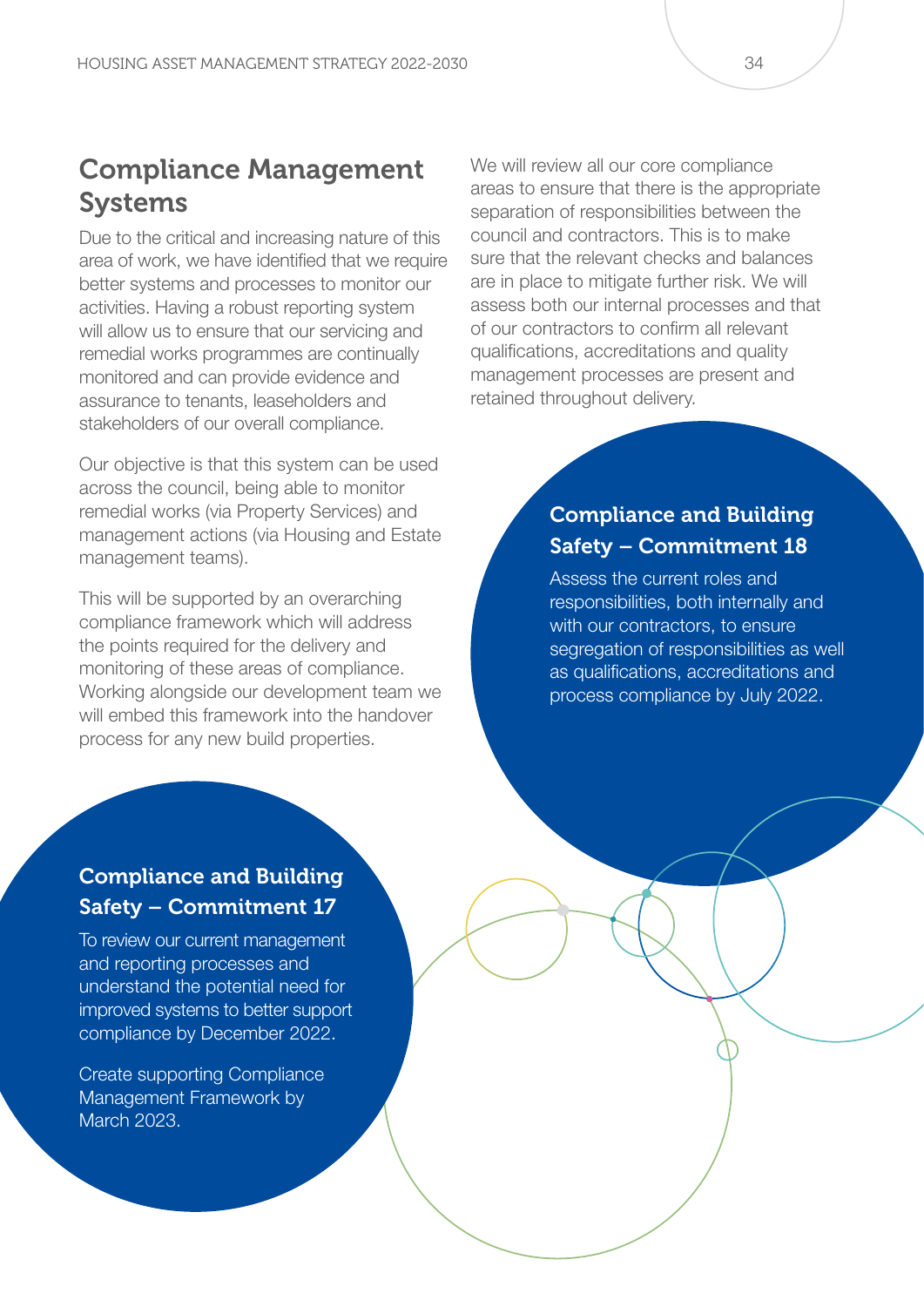#### Building Safety

In a response to the Fire Safety Act and Building Safety Bill, we acknowledge that we need to develop more detailed servicing and remedial works plans that we can share with our tenants and leaseholders. This is especially important where leaseholders may be responsible for a proportion of these costs.

Where required, we will provide building specific safety files which will detail all relevant information about the building and its tenants; this will be mandatory for our Sheltered Schemes.

These servicing programmes and building safety files will allow us to gain more foresight into the upcoming risk, liability and investment that we will be required to maintain for compliance and safety.

They will also allow us to have a more co-ordinated approach to works delivery, from both a responsive and planned investment perspective.

We will investigate the use of technologies, such as sensors which can monitor levels of CO², damp and component life, to provide real time insight to the compliance and performance of our properties.

This would allow us to take a more preventative approach to compliance and building safety, which can be evidenced to our tenants.

#### Compliance and Building Safety – Commitment 20

Create a suite of communication templates to be provided annually for tenants and leaseholders detailing all relevant compliance documentation (ie FSRA's), servicing plans and compliance assurance by March 2024.

#### Compliance and Building Safety – Commitment 19

Develop five-year Servicing Programmes with estimated remedial works creating a longterm financial projection for building compliance and safety; considering the impact on Service Charges and Leaseholder Recovery by March 2023.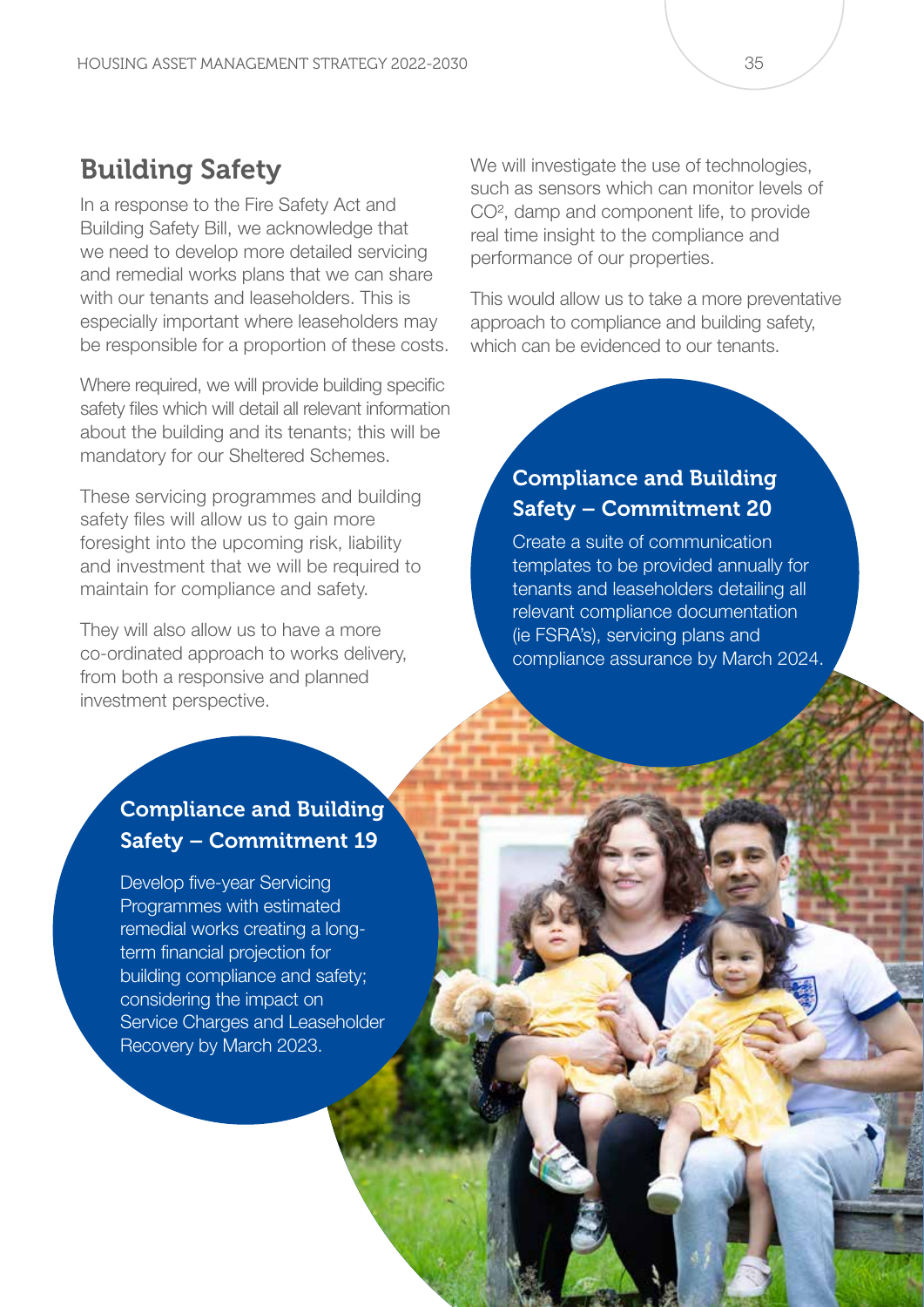## Communication, Monitoring and Review

The strategy will be communicated across the council, with tenants, leaseholders and external stakeholders. We will provide a summary of the strategy to new tenants when they move into their home.

The strategy will largely be monitored through the supporting Action Plan, which will be cascaded into the Property Services Team Plan, individual targets and personal objectives.

Operationally the strategy will be monitored quarterly, focussing on delivering the projects and initiatives identified within the Action Plan. We will create an Asset Management Steering Group, which will be supported and facilitated by external consultants to provide a level of independence, challenge and insight to sector best practice.

The strategy will be reviewed every three years, with the supporting Action Plan being advised and updated. At these review points, new strategic objectives and commitments may be developed to replace those completed or reacting to changes in the external environment.

### Asset Management Strategy Governance

The governance and responsibility of strategic delivery will be held by the Head of Operations. They will ensure, through the Asset Management Steering Group, that the strategic objectives are being maintained and actions are progressed and completed.

The Steering Group will provide a quarterly update which can be shared with the Executive Team, Tenants Panel and Members. The strategy and action plan outcomes will be reported to the Landlord Services Advisory Board every six months; providing a review of activity and plans of the upcoming areas of focus. In addition to this update the Landlord Services Advisory Board will be consulted on any key projects, recommendations and changes to policy, procedure or operations and approved by the Portfolio Holder for Housing.

We will also review our progress to tenants and leaseholders through regular communications, newsletters and consultation meetings. Throughout the strategy we will invite feedback from tenants as to our progress and work to include formal feedback into our biennial STAR survey.

A full Equality Impact Assessment of this strategy document has been carried out.